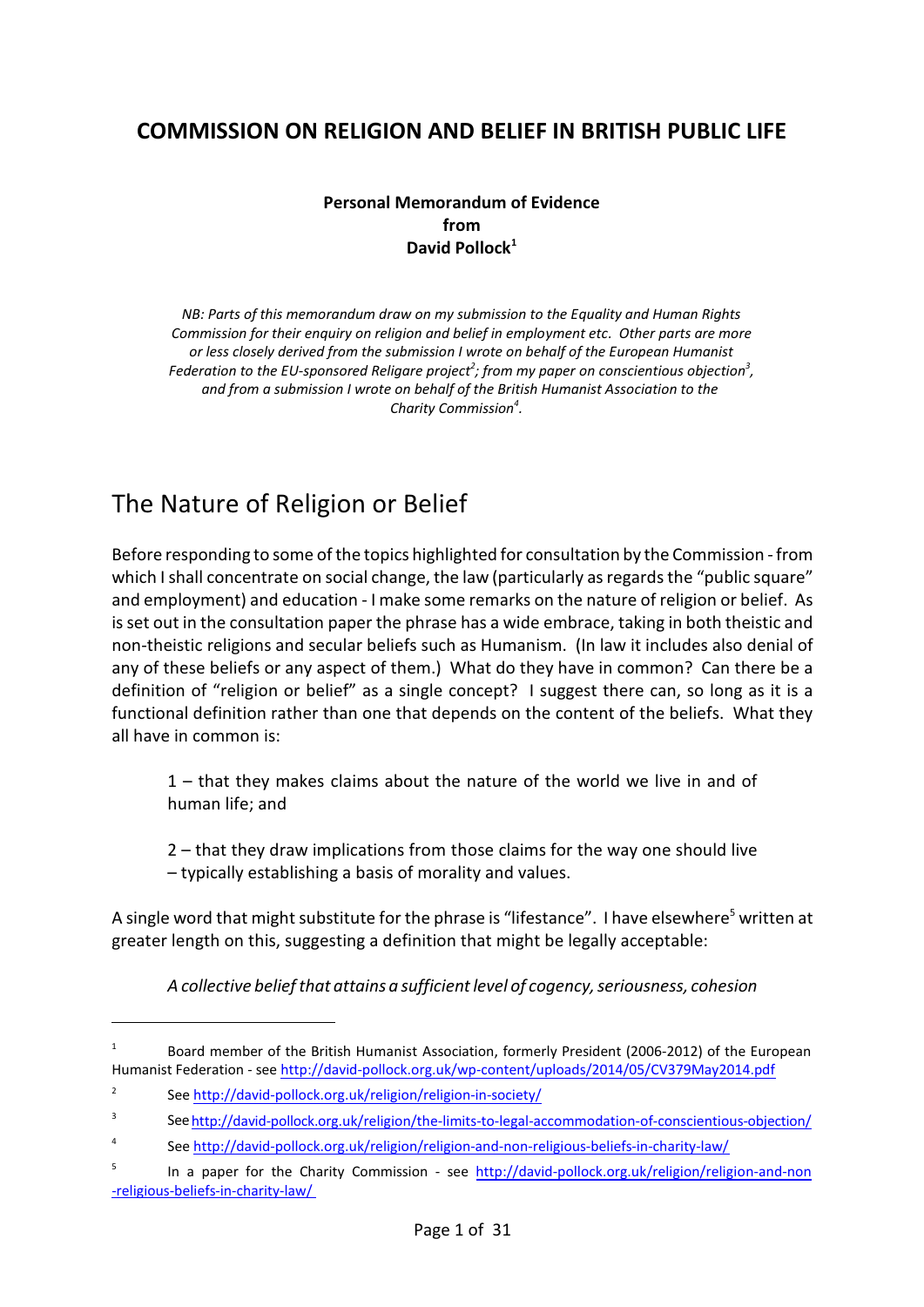*and importance and that relates the nature of life and the world to morality, values and/or the way its believers should live.*

Be that as it may, "religion or belief" has taken its place in equality law alongside such other strands as gender, sexuality, disability and ethnicity. It is important to note, however, that it is very much the odd one out among these strands in that it always has contentious intellectual content. The consequences are many and profound:

- Religions and beliefs, unlike the other strands (race, gender, sexuality etc), can be chosen or put aside (though not at will).
- Religions and beliefs make extensive and often mutually incompatible claims about the nature of life and the world - claims that can legitimately be appraised and argued over. There is no parallel for the other strands.
- Religions in particular, unlike the other strands, set out to and usually do influence their followers' attitudes and behaviour, often in ways which can be similarly controversial.
- Religions and beliefs are in principle and often in practice in competition with each other: evangelists come to our front doors, set up television and radio stations and run crusades to make converts. This is plainly untrue of the other strands.
- Religions and beliefs are expressed through organisations, some of which are wealthy and powerful. Religions exercise that power in the name of their faith far outside the realm ofreligion - in influencing social attitudes and national and international policies (e.g. on free speech and on sexual and reproductive health and rights). This controversial influence has little or no parallel in the other strands.
- Religious believers often feel under a duty to react strongly to any criticism or insult offered to their deities, prophets or beliefs, however mild or reasonable. This has little parallel in any of the other strands.

Thus religions and beliefs impose discrimination as well as attracting it, which again has no parallel in any other strand. So religions, sometimes regarded as a social glue, are more accurately seen as binding only a parts of society together and tending to alienate much of the rest. Both these tendencies - to bind and to alienate - need to be taken into account in considering religion's place in society. Taken together, indeed, by binding co-religionists together and alienating those of other beliefs, these effects of religion can become socially divisive to a serious extent, so that people live segregated lives with little knowledge and correspondingly much misunderstanding and suspicion of people of other beliefs. The dangers are vividly illustrated in Northern Ireland, where despite the end of violence the two communities remain almost as far apart as ever.

Religion is often inseparable from culture, which is especially relevant given that orthodoxy of belief or practice is no longer<sup>6</sup> regarded as essential in legal claims of breach of the freedom of religion or belief. Moreover, within their own "communities" religions are sometimes run inmore or less authoritarian ways justified by the unique access the (often exclusively male and

<sup>6</sup> Following the European Court of Human Rights' judgement in *Eweida and others v UK.*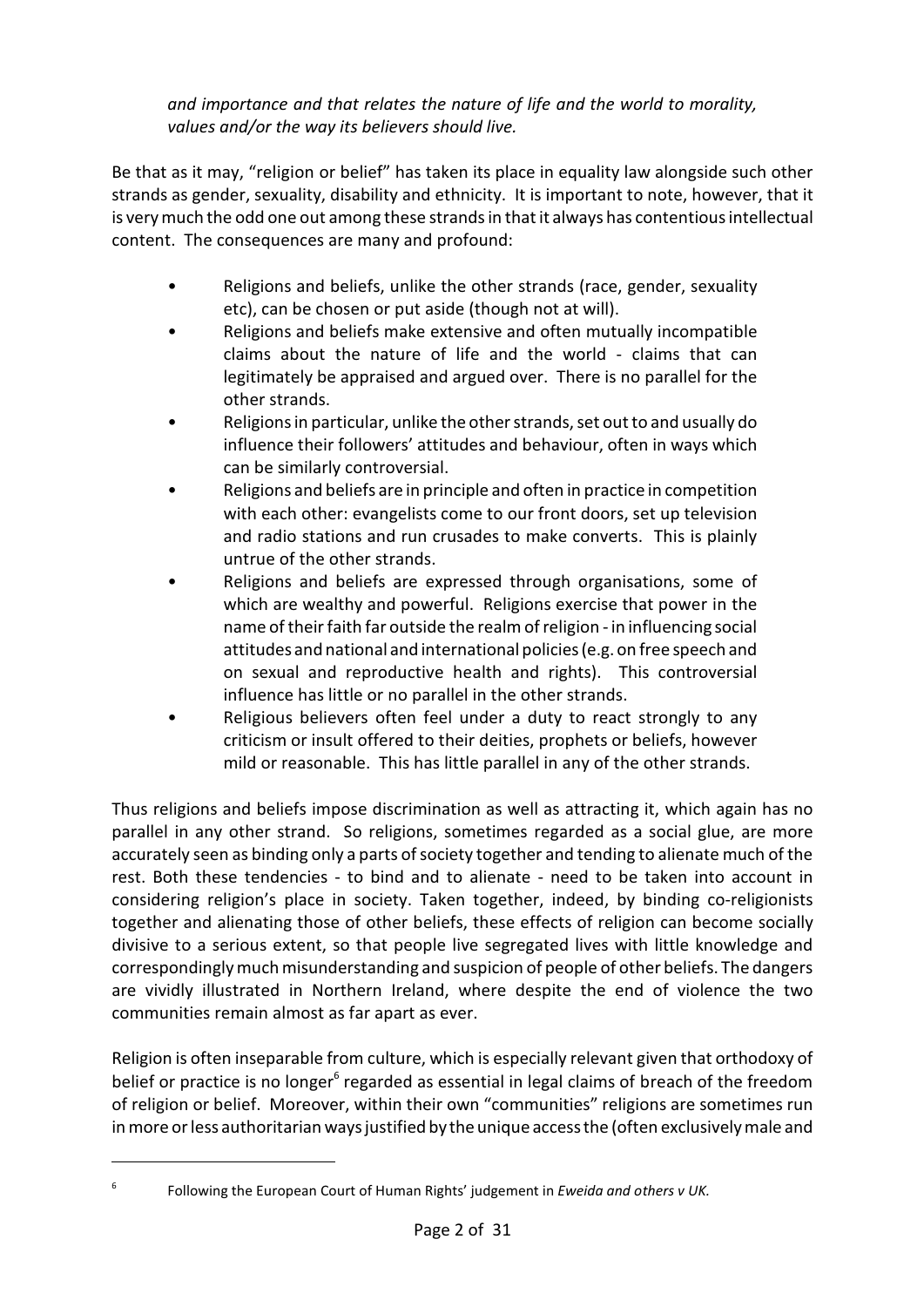sometimes celibate) hierarchy claims to all-important truths. The degree of consent by members of such communities is questionable: it is difficult for anyone to shed beliefs in which he or she has been brought up but especially so when interaction with non-members is discouraged and/or education is narrowly limited in faith schools, especially privately run schools - for example, those of the small Hasidic Jewish communities where the education of boys of secondary age is totally confined to religion (see below).

Indeed, not all religion or culture is admirable: to quote Lord Justice Munby "Some things are ... beyond the pale: forced marriages ..., female genital mutilation and so-called, if grotesquely misnamed, 'honour-based' domestic violence." <sup>7</sup> More recently Richard Chartres, the Bishop of London, has said "Much religion is really dangerous and I would say lethal."<sup>8</sup>

Another most important preliminary point is that, despite their claims to eternal verities, religions change over time. Christianity long ago forgot much of the law laid down in *Leviticus* and most churches are already far more open-minded and tolerant thaninthe recentpast: only a few decades ago even the Church of England was characterised by moralistic intolerance of those who strayed from its narrow code of sexual ethics and the idea of an atheist being allowed to broadcast caused outrage.<sup>9</sup> Today's liberal Christianity is a recent development (and still far from universal) and there is no reason to think Christianity is not still evolving under pressure from growing demands for tolerance from secular society. Indulgence of religious intolerance by way of legal exemptions will tend to delay this process.

/ . . . Social Change

<sup>7</sup> See his 2014 Michael Farmer Memorial Lecture (10 October 2014) on 21st Century Family Law <http://www.judiciary.gov.uk/wp-content/uploads/2014/10/munby-speech-bangor-10102014.pdf>

<sup>8</sup> See [http://www.independent.co.uk/news/uk/home-news/religion-can-be-dangerous-and-lethal-warn](http://www.independent.co.uk/news/uk/home-news/religion-can-be-dangerous-and-lethal-warns-bishop-of-london-9747353.html) [s-bishop-of-london-9747353.html](http://www.independent.co.uk/news/uk/home-news/religion-can-be-dangerous-and-lethal-warns-bishop-of-london-9747353.html)

<sup>9</sup> Callum Brown: 'The Unholy Mrs Knight' and the BBC: Secular Humanism and the Threat to the 'Christian Nation', c.1945–60, English Historical Review (2012) - see [http://ehr.oxfordjournals.org/content/CXXVII/](http://ehr.oxfordjournals.org/content/CXXVII/525/345.full) [525/345.full](http://ehr.oxfordjournals.org/content/CXXVII/525/345.full)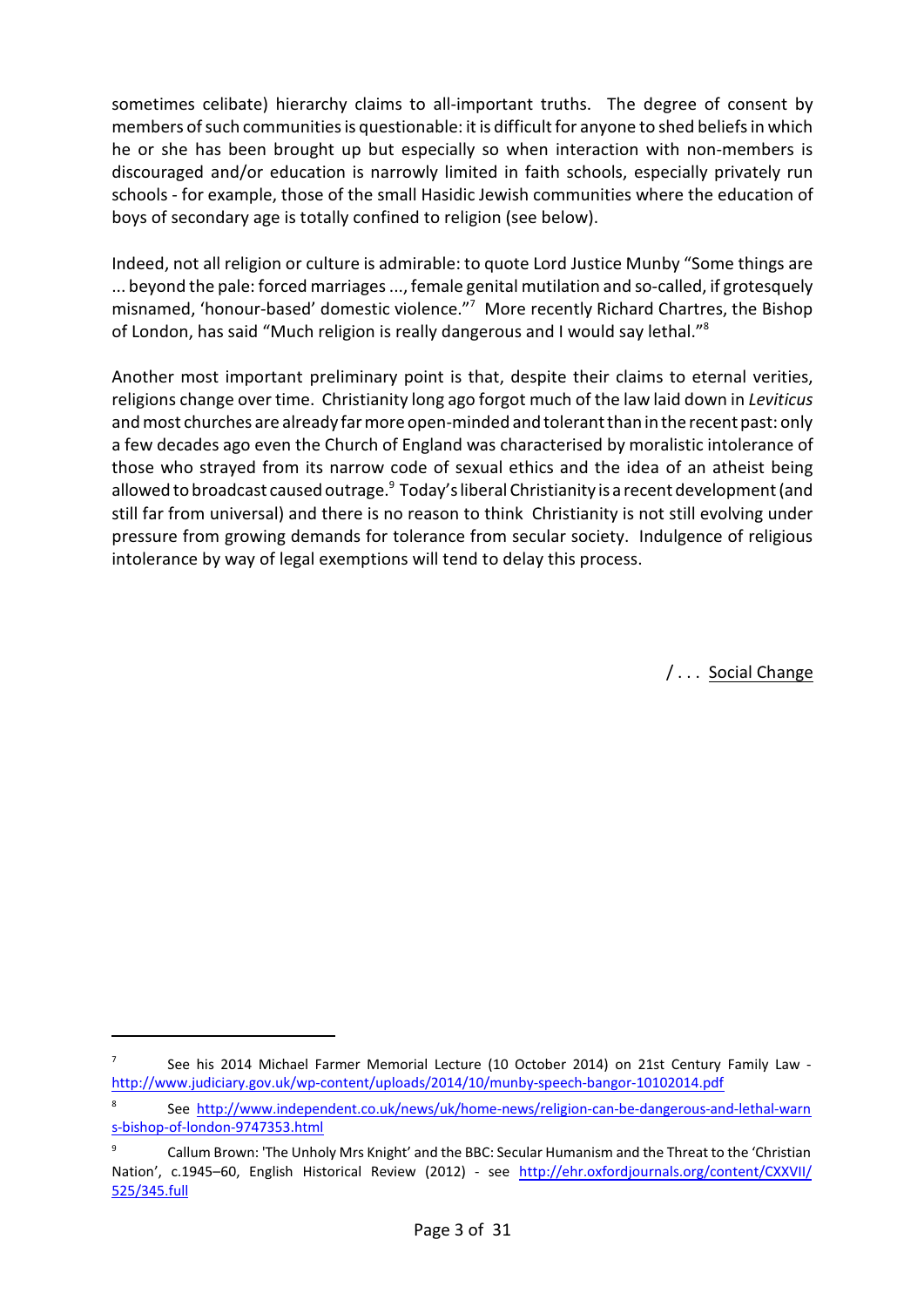# Social Change

We live in a time of rapid change. Features of note in the context of religion or belief are:

- the rapid decline in the importance of religion, exemplified by
	- statistics of belief (British Social Attitudes now finds that a majority of people have no religion<sup>10</sup> and already in 2008 it found only 24% who thought being Christian was at all important to "being truly British"<sup>11</sup>)
	- statistics of churchgoing (only  $5.8\%^{12}$ )
	- the declining intensity of belief (even the Archbishop of Canterbury admits to occasional doubts about the existence of God $^{13}$ )
	- the declining significance of religion in people's lives (the Archbishop of York talks of people's attitude being notso much hostile as dismissive<sup>14</sup>
	- growing ignorance of the basic tenets of Christianity even among those who call themselves Christian<sup>15</sup>, and
	- the recent disconnection of morality from religion (55% believe that atheists are just as moral as the religious, including 69% of Jews and 60% of Christians. One in eight British people say that atheists are more moral and just

<sup>10</sup> British Social Attitudes 31 - [http://www.bsa-31.natcen.ac.uk/media/38202/bsa31\\_full\\_report.pdf](http://www.bsa-31.natcen.ac.uk/media/38202/bsa31_full_report.pdf)

<sup>11</sup> British Social Attitudes 26 - [http://www.britsocat.com/BodyTwoCol\\_rpt.aspx?control=CCESDMargin](http://www.britsocat.com/BodyTwoCol_rpt.aspx?control=CCESDMarginals&MapID=relbrit&SeriesID=12) [als&MapID=relbrit&SeriesID=12](http://www.britsocat.com/BodyTwoCol_rpt.aspx?control=CCESDMarginals&MapID=relbrit&SeriesID=12)

<sup>12</sup> Sunday attendance in England, 2010 - Peter Brierley, *UK Church Statistics 2* (Tonbridge:ADCB Publishers, 2014), table 16.8.

<sup>&</sup>lt;sup>13</sup> In a BBC interview, September 2014 - see http://www.bbc.co.uk/news/uk-england-29255792

<sup>&</sup>lt;sup>14</sup> "The viewpoint could be expressed in a variety of non-verbal ways: the shrug of indifference, the rolled eyes of embarrassment, the yawn of boredom": Archbishop Sentamu reported in November 2013 - see [http://www.telegraph.co.uk/news/religion/10458380/Christianity-at-risk-of-dying-out-in-a-generation-warns-L](http://www.telegraph.co.uk/news/religion/10458380/Christianity-at-risk-of-dying-out-in-a-generation-warns-Lord-Carey.html) [ord-Carey.html](http://www.telegraph.co.uk/news/religion/10458380/Christianity-at-risk-of-dying-out-in-a-generation-warns-Lord-Carey.html). See also a YouGov report for the Centre for the Modern Family "[O]nly 40 per cent of people say [religion] has an impact on the way they lead their lives" - see [http://reference.scottishwidows.co.uk/](http://reference.scottishwidows.co.uk/docs/cmf_report_dec_2011.pdf) [docs/cmf\\_report\\_dec\\_2011.pdf](http://reference.scottishwidows.co.uk/docs/cmf_report_dec_2011.pdf).

<sup>15</sup> A poll by Ipsos-MORI of people who said they had answered"Christian" in the 2011 censusfound that 49% not gone to church in the past 12 months of whom 56% had not gone for more than 10 years and 24% never; over half had not read the Bible for 3 years(15% never); offered a choice of Matthew, Genesis, Acts & Psalms, only 35% chose Matthew as the first book of the New Testament; only 44% agreed Jesus was the son of God; only 10% picked religion as a source for decisions on what wasright or wrong. Asked what Christianity meant to them, 40% said "I try to be a good person", 24% "It is how I was brought up" and only 22% chose either of the two "religious" answers. - see<http://richarddawkinsfoundation.org/>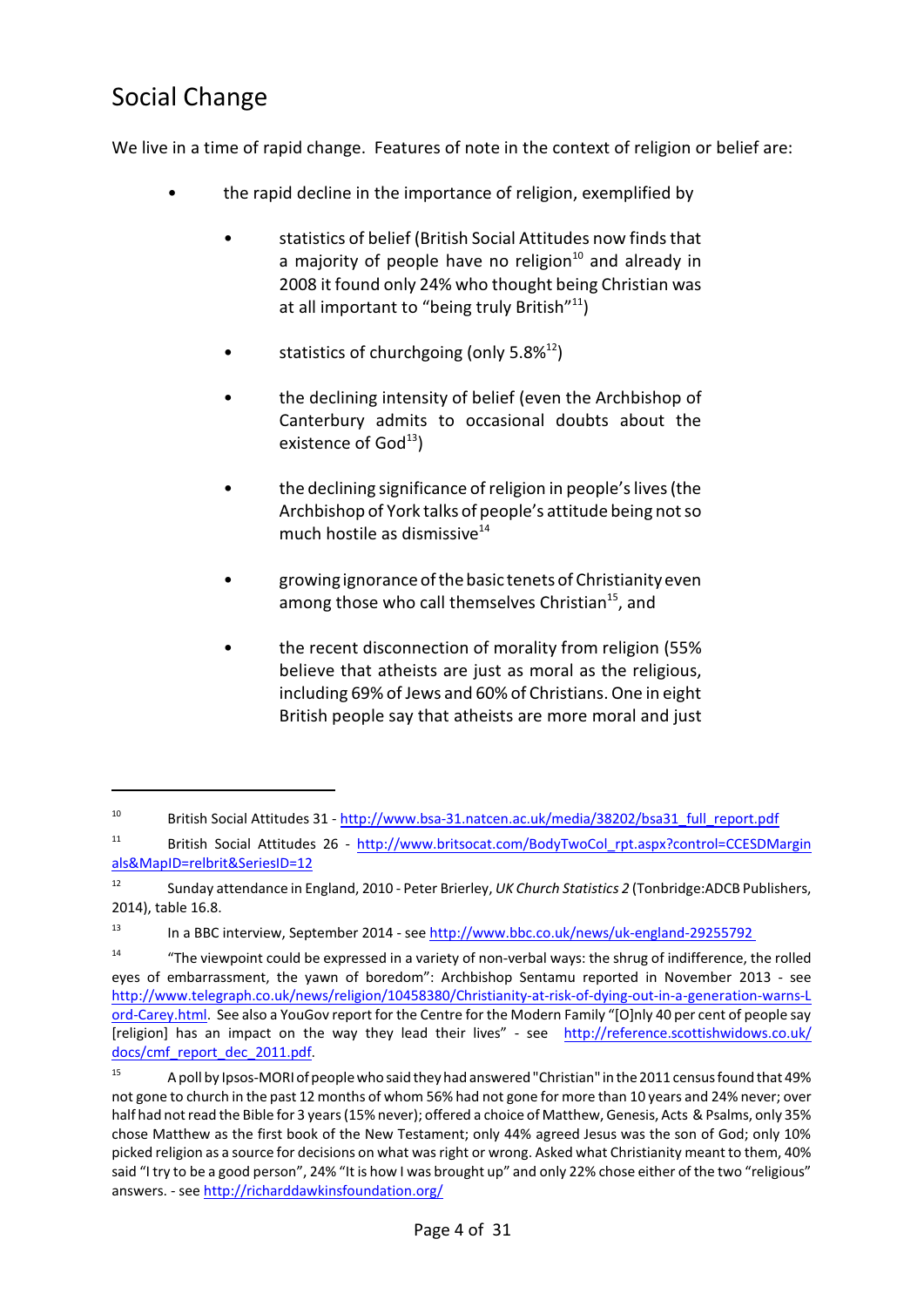6% say they are less moral)<sup>16</sup>;

- the new plurality of religions: our laws and customs were shaped around a dominant Christian tradition with a small and unassertive Jewish minority but today even nominal Christians in the Census have fallen in number since 2001 by 11% (to 59% of the total) while those with no religion have risen by 83% (to 25%), Muslims by 75% (to 5%) and other religions taken together by 39% (to 4%);
- the emergence of a small but significant minority of people for whom their religion is a major part of their identity and overwhelmingly important. This is especially true of some Muslims and of a Christian fringe including both some Roman Catholics and some evangelicals, particularly in the "black" and Pentecostal churches, and is manifest in society in energetic "pro-life" and allied movements;
- the persistence of the historical privilege and inherited influence if not direct power ofreligion, dating from long before the age of equality and so discriminating in favour of mainstream Christianity. Combined with the traditional false equation of Christianity with morality this promotes the tendency to indulgence of Christian (and hence - maybe inadvertently - other religious) demands for special treatment;
- the little-noticed arrival in Europe of wealthy American religious organisations, both Roman Catholic and evangelical, determined defend the privileges given to religion by the US Supreme Court (both traditionally and in some significant recent cases<sup>17</sup>) by advancing their front line of defence into Europe and defeating at source any unwanted influence from the European Court of Human Rights. The European Centre for Law and Justice, based in Strasbourg, has been particularly influential (it is funded by the American televangelist Pat Robertson but works closely with the Holy See) but the Alliance Defending Freedom is also active in Europe, and American influence can be seen in other such organisations. 18

This is the background to the much publicised protests from a religious minority, predominantly Christian, of marginalisation, discrimination, intolerance or even persecution. Marginalisation

<sup>&</sup>lt;sup>16</sup> See Survation poll reported at [http://www.huffingtonpost.co.uk/2014/11/03/religion-beyond](http://www.huffingtonpost.co.uk/2014/11/03/religion-beyond-belief_n_6094442.html%20%20)[belief\\_n\\_6094442.html](http://www.huffingtonpost.co.uk/2014/11/03/religion-beyond-belief_n_6094442.html%20%20) 

<sup>17</sup> Such as *Hosanna-Tabor Evangelical Lutheran Church and School v. EEOC* (2012) and *Burwell, Secretary of Health and Human Services, et al. v. Hobby Lobby Stores, Inc., et. al.*(2014).

<sup>18</sup> Valuable background to this growing influence is provided by two reports: *Lobbying for Faith and Family: A Study of Religious NGOs at the United Nations* commissioned and published by the Norwegian Foreign Office in 2013 (ISBN 978-82-7548-685-9) - see [http://www.norad.no/en/tools-and-publications/publications/norad](http://www.norad.no/en/tools-and-publications/publications/norad-reports/publication?key=401801)[reports/publication?key=401801](http://www.norad.no/en/tools-and-publications/publications/norad-reports/publication?key=401801), and *Redefining Religious Liberty: The Covert Campaign against Civil Rights* by Jay Michaelson (Political Research Associates, 2013) - see [http://www.politicalresearch.org/2013/03/21/](http://www.politicalresearch.org/2013/03/21/redefining-religious-liberty-the-covert-campaign-against-civil-rights) [redefining-religious-liberty-the-covert-campaign-against-civil-rights/](http://www.politicalresearch.org/2013/03/21/redefining-religious-liberty-the-covert-campaign-against-civil-rights)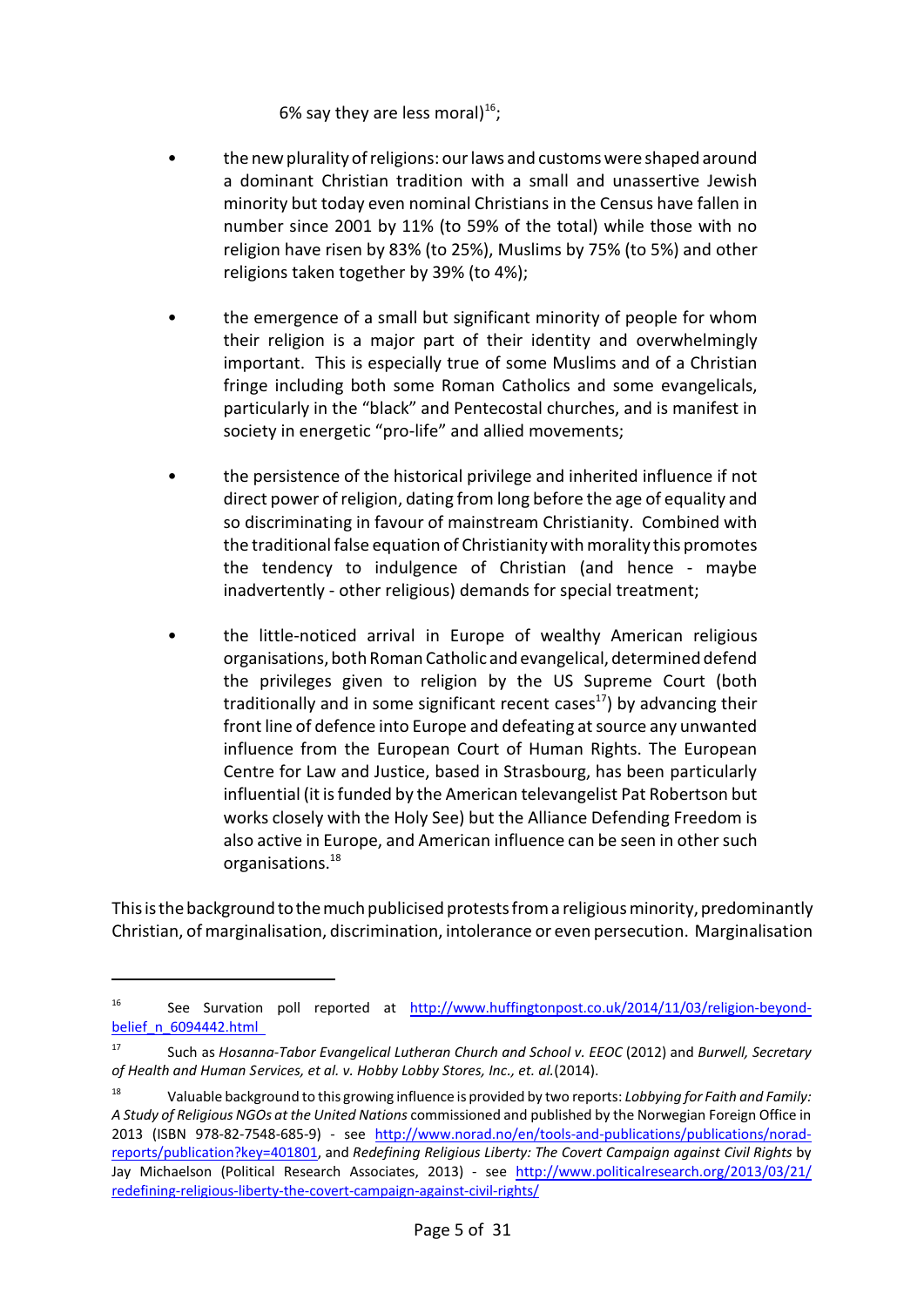may be real but it comes from people finding religion irrelevant, not from any secularist plot, but if the other allegations were true, it would be a matter of grave concern. Happily, most of them seem to be wildly exaggerated and to emerge from a limited number of voices such as Ann Widdecombe $^{19}$ , retired bishop Michael Nazir-Ali $^{20}$  or former Archbishop Lord Carey $^{21}$ , firmly refuted by former Archbishop of Canterbury, Lord Rowan Williams<sup>22</sup>.

These critics see religion as the fundamental paradigm. This cannot be justified when religion is patently a matter of substantial indifference for the majority of people. Even many believers have freestanding moral principles and values that are independent of their religion. It is to these shared values that we need to look if we seek concepts that can bind today's society together. Here the useful surveys conducted by the European Union's Eurobarometer surveys come to our aid.

When asked to pick up to three from a list of twelve "values" as being important to them personally, people in the UK placed religion next to last: only 7% chose it. Their choices (and those of people across the EU's then 27 members) are shown in the table on the following page.<sup>23</sup> These surveys have been conducted often over many years and show only small variations inthe order of priorities. Consistently they have demonstrated thatthe values which people, both in the UK and the rest of Europe, recognise as important to them personally are respect for human life, human rights, peace, equality, individual freedom, the rule of law, respect for other cultures, democracy, and tolerance. Here without doubt is what now binds us together - our new social glue. These are essentially humanist values. They are not unproblematic, since they sometimes conflict with each other, but they all bend towards freedom, tolerance and non-discrimination.

<sup>19</sup> "Christians now have quite a lot of problems, whether it'sthat you can't display even very discreet small symbols of your faith at work, that you can't say 'God bless you', you can't offer to pray for somebody, if it's an even bigger stance on conscience that you're taking, some of the equality laws can actually bring you to the attention of the police themselves." - [http://www.westernmorningnews.co.uk/Militant-secularism-make-hard-](http://www.westernmorningnews.co.uk/Militant-secularism-make-hard-Christian-modern/story-21206087-detail/story.html#ixzz34G0QR7Cr)[Christian-modern/story-21206087-detail/story.html#ixzz34G0QR7Cr](http://www.westernmorningnews.co.uk/Militant-secularism-make-hard-Christian-modern/story-21206087-detail/story.html#ixzz34G0QR7Cr) - 8 June 2014.

<sup>&</sup>lt;sup>20</sup> "There is discrimination in this country for wearing the Cross, for praying in the workplace, for supporting the family. This is typically how it [persecution] starts." - <http://www.thetimes.co.uk/tto/faith/article3420864.ece>

<sup>&</sup>lt;sup>21</sup> "Christians in the NHS, for example, are told that they cannot wear crucifixes, yet Muslims are allowed to wear headscarves." - [http://www.dailymail.co.uk/debate/article-2482441/An-age-faiths-equal–Christianity-](http://www.dailymail.co.uk/debate/article-2482441/An-age-faiths-equal--Christianity-As-judge-says-Christian-morality-place-courts-stinging-riposte-Archbishop-Canterbury.html#ixzz2jgXFjKoZ)[As-judge-says-Christian-morality-place-courts-stinging-riposte-Archbishop-Canterbury.html#ixzz2jgXFjKoZ](http://www.dailymail.co.uk/debate/article-2482441/An-age-faiths-equal--Christianity-As-judge-says-Christian-morality-place-courts-stinging-riposte-Archbishop-Canterbury.html#ixzz2jgXFjKoZ)

<sup>&</sup>lt;sup>22</sup> "When you have any contact with real persecuted minorities you learn to use the word persecuted very chastely. Persecution is not being made to feel mildly uncomfortable. I am always very uneasy when people sometimes in this country or the United States talk about persecution of Christians or rather believers. I think we are made to feel uncomfortable at times. We're made to feel as if we're idiots - perish the thought! But that kind of level of not being taken very seriously or being made fun of; I mean for goodness sake, grow up. You have to earn respect if you want to be taken seriously in society. But don't confuse it with the systematic brutality and often murderous hostility which means that every morning you get up wondering if you and your children are going to make it through the day. That is different, it's real. It's not quite what we're facing in Western society." [http://www.telegraph.co.uk/news/religion/10244716/Persecuted-British-Christians-need-to-grow-up-says-for](http://www.telegraph.co.uk/news/religion/10244716/Persecuted-British-Christians-need-to-grow-up-says-former-Archbishop-Rowan-Williams.html%20) [mer-Archbishop-Rowan-Williams.html](http://www.telegraph.co.uk/news/religion/10244716/Persecuted-British-Christians-need-to-grow-up-says-former-Archbishop-Rowan-Williams.html%20) 

<sup>&</sup>lt;sup>23</sup> See Standard Eurobarometer 79 European Citizenship – Spring 2013 - [http://ec.europa.eu/public](http://ec.europa.eu/public_opinion/archives/eb/eb79/eb79_anx_en.pdf) [\\_opinion/archives/eb/eb79/eb79\\_anx\\_en.pdf](http://ec.europa.eu/public_opinion/archives/eb/eb79/eb79_anx_en.pdf)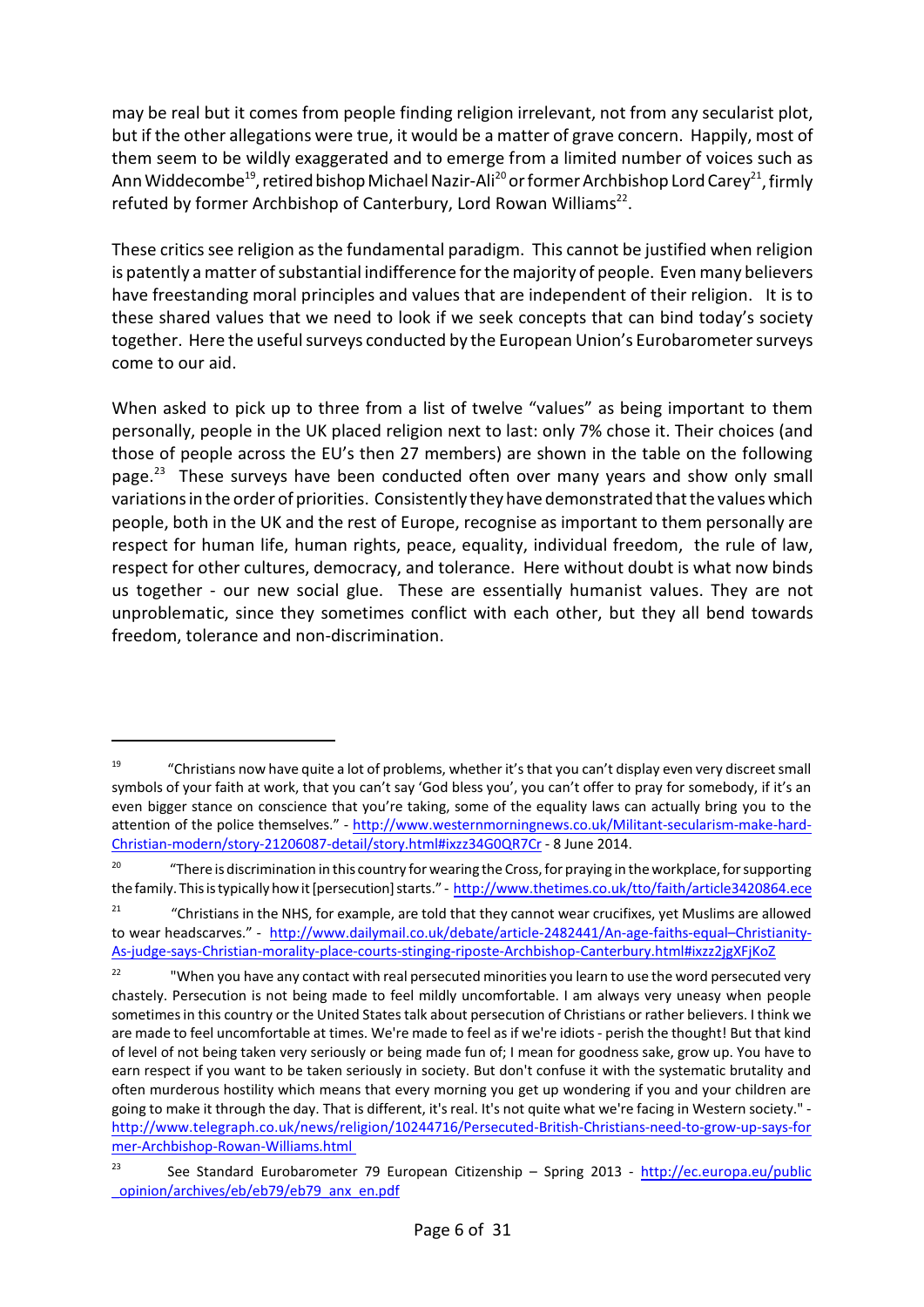|                                | <b>UK</b>     | <b>EU27</b> |
|--------------------------------|---------------|-------------|
| Respect for human life         | 42            | 37          |
| Human Rights                   | 35            | 41          |
| Peace                          | 33            | 39          |
| Equality                       | 29            | 21          |
| Individual freedom             | 25            | 24          |
| The Rule of Law                | 24            | 18          |
| Respect for other cultures     | 20            | 11          |
| Democracy                      | 20            | 26          |
| Tolerance                      | 18            | 16          |
| Self fulfilment                | 7             | 9           |
| Religion                       |               | 5           |
| Solidarity, support for others | 5             | 17          |
| None of these                  | $\mathcal{P}$ | 1           |
| Don't know                     | 3             |             |

 $/ \dots$  The Law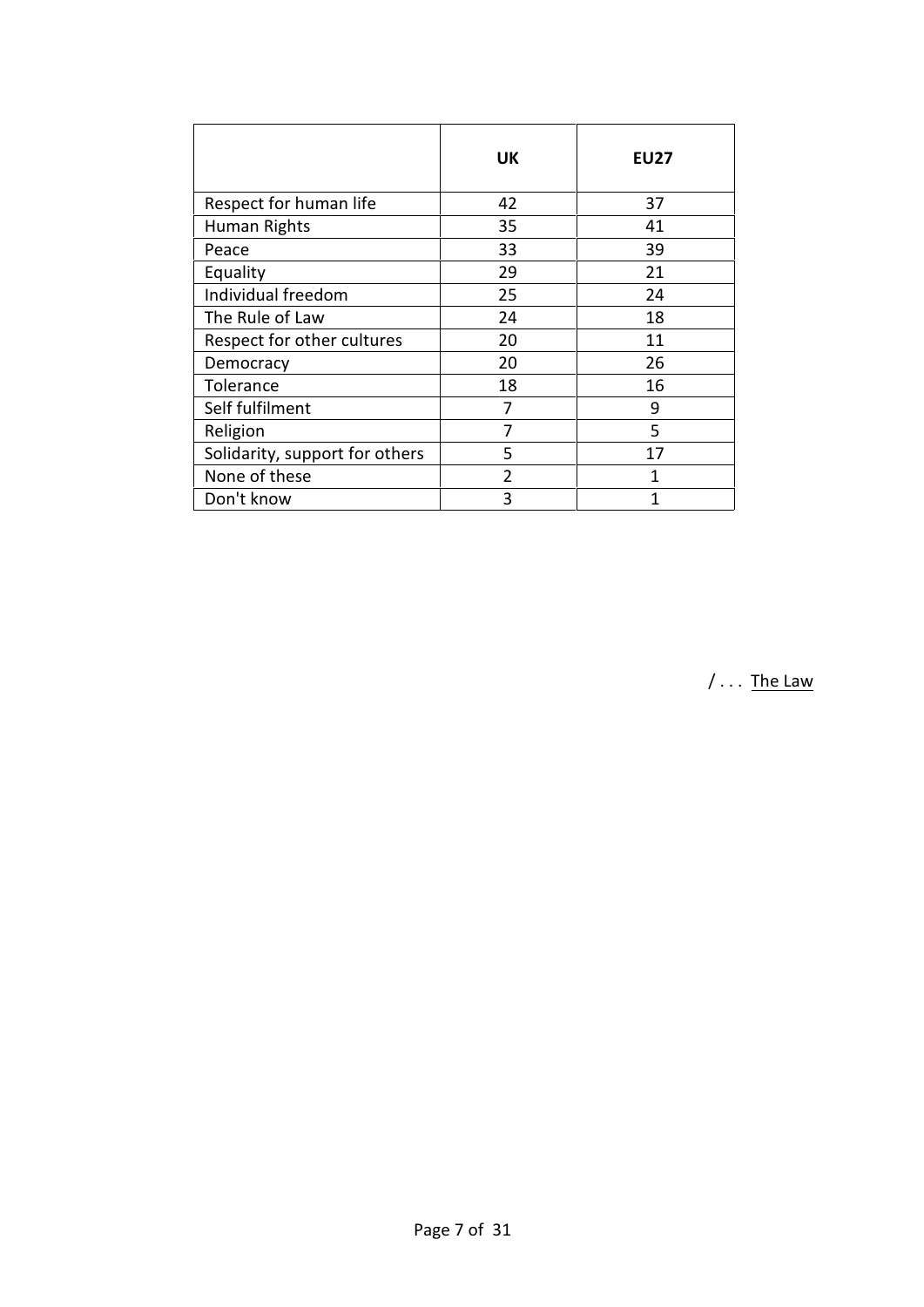# The Law

The law provides the arena for most controversy concerning religion or belief. Here I focus on the public square and employment before dealing separately with education.

### **The Public Square: Secularism**

Any commitment to freedom of religion or belief can only be within the framework of a commitment to human rights and to the principles of equality and non-discrimination. The consistent position of religion in the Eurobarometer polls close to or at the bottom of the list of personal values is significant, not because anyone wishes to deny or limit that freedom but because it is indicative of the priority religion should have (other things being equal) when freedom of religion or belief clashes with other human rights - as it does not infrequently as a result of its contentious intellectual content illustrated above.

That said, our aim should be that the constraints on freedom of religion or belief should be the minimum compatible with the survival of a liberal, tolerant, democratic, open society. Fromthis it appears to follow necessarily that the state, the law and the public institutions we all share must be neutral as between different religions and beliefs.<sup>24</sup> On religious questions of profound disagreement and deep sensitivity where there is no agreed way to establish the truth or falsehood of the claims made variously by Christians, Muslims, atheists and everyone else, it is quite wrong that the state should throw its weight behind any one particular religion or belief. This neutrality is what we mean by secularism.<sup>25</sup> Here I refer to a secular state, not a secular society: a secular state may be supported by religious believers and be the home of widespread religious belief, whereas the phrase "a secular society" suggests one that has distanced itself from religion. (In Britain we have the anomaly of a largely secular society in a constitutionally religious state.)

Now there is a common riposte to this demand for secularism: that neutrality is impossible, that a secular state in fact imposes liberal, secular values on everyone. $^{26}$  But this is playing with words. Laws, governments and institutions that do not impose or assume any religion or belief on the part of any individual citizen leave the individual free to hold any religion or belief or none. Is it dictatorial to remove chains from contented prisoners? They need not leave their cells if they prefer to stay. By contrast, those who reject secularism seek to fit everyone with their own style of shackles. This is not an enhancement of the freedom of the dominant religious group but a curtailment of that of all the minorities. Secularism is in fact the best

<sup>&</sup>lt;sup>24</sup> This neutrality may not apply when - quite exceptionally - a religion or belief Is seen by the government as fundamentally inimical to public safety, public order, health or morals, or the rights and freedoms of others.

<sup>&</sup>lt;sup>25</sup> The implications of secularism in this sense (I concede that others may use the word differently) are not the same as those of the words "secular" or "secularisation", which typically have to do with the extent to which society is or becomes "less religious". Support for secularism, by contrast, is entirely compatible with religious belief - indeed, it has its origins in the late mediaeval church's assertion of their independence from "secular" government.

<sup>26</sup> As, for example, in the submission in the case of *Lautsi v Italy* to the European Court of Human Rights of a group of law professors organised by the Becket Fund: "An empty wall in an Italian classroom is no more neutral—indeed, it is far less so—than is a wall with a crucifix upon it." - see [http://www.iclrs.org/content/](http://www.iclrs.org/content/blurb/files/writtencomments.pdf) [blurb/files/writtencomments.pdf](http://www.iclrs.org/content/blurb/files/writtencomments.pdf).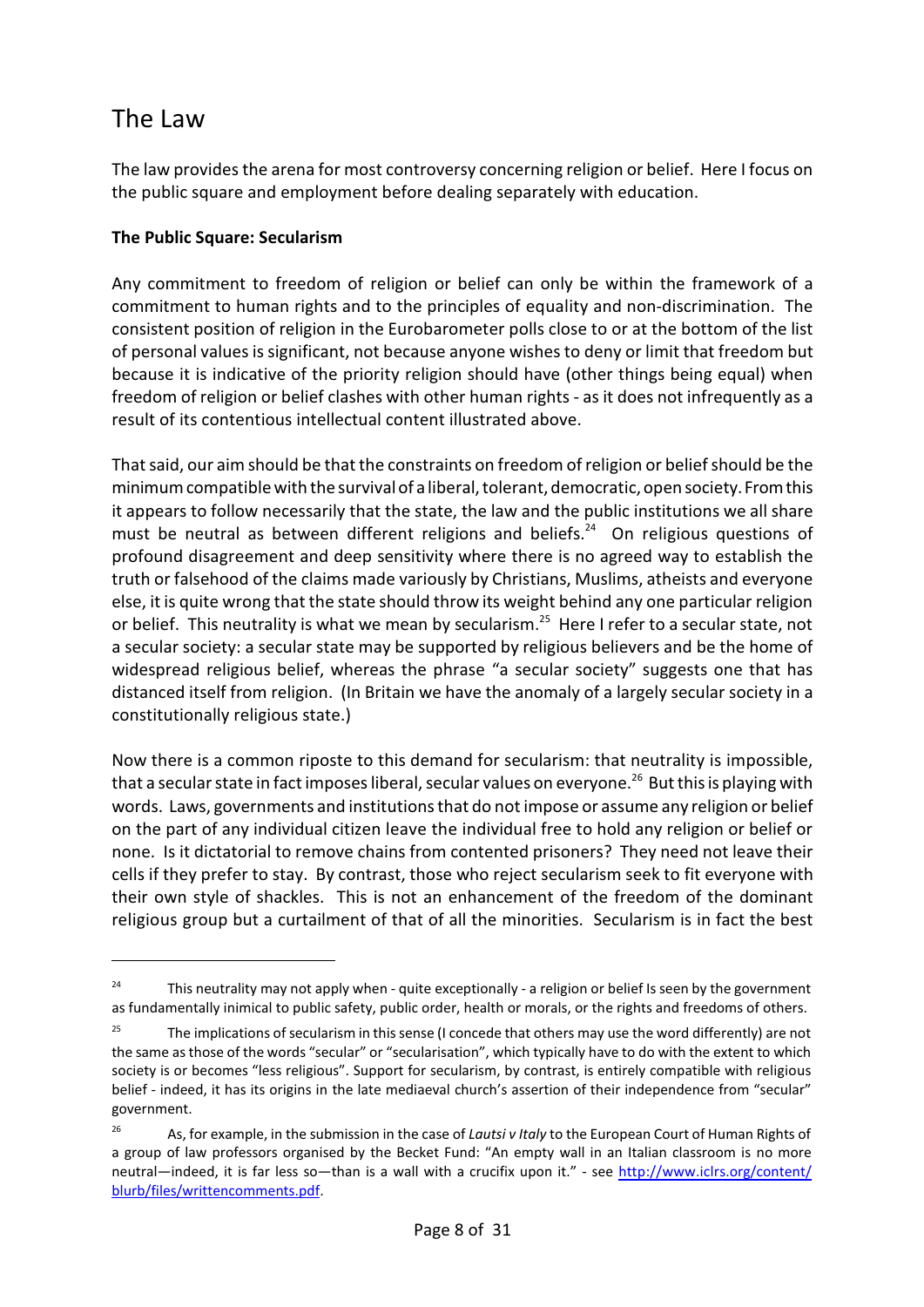possible guarantor of freedom of religion or belief for everyone.

Objectors often allege that secularists wish to drive the religious from the public square. Not so. Secularism applies to state institutions and their officials, not to citizens in their private capacity. After all, atheism and Humanism are no less "religions or beliefs" than Islam or Christianity: if Christians were banned from the public square, so would be Humanists and atheists.

What, rather, secularists do say is that in debates on public policy purely religious arguments should carry no weight. In a Voltaire-like defence of freedom of expression, we absolutely do not wish to suppress or to forbid such arguments being voiced - but we do say that it would be better if they were not, and that if voiced then by convention they should count for nothing in the minds of politicians and decision-makers. By all means let the religious argue (say) against assisted dying with warnings of a slippery slope - an argument we can all understand and assess - but if they argue that life is the gift of God and that it is not for us to take it away, then in the process of public decision-making their words should be ignored. They can advance such arguments to each other and exert group pressures of approval or disapproval ifthey wish, but if they advance purely religious arguments in public debate they should be ignored: such considerations cannot be legitimately admitted in a society where there are so many competing beliefs that reject their very premises. Still less should laws or policies be adopted that are supported only by religious arguments.

Let the religious draw their motivation from their religion, let them encourage each other by citing its doctrines, but let them in the public square speak in a language everyone can understand. Similarly, no atheist should expect any attention to arguments premised on the non-existence of God.

The religious complain that this amounts to a privatisation of religion. In a sense it does - but notin a sense about which they can legitimately complain. Itrequires thatreligious injunctions about the governance of society<sup>27</sup> are addressed only to those who share their premises. But it does *not* demand that believers should cease manifesting their religion in public, nor that they should deny their motivation in their public-spirited work, still less that they should cease from engagement in public life.

Secularism may be a relatively recent and western development but it is a deeply moral position and concept. Anyone who opposes it has to accept the difficult moral task of justifying their departure from its implicit principles of equality and non-discrimination.

This applies not least to those who defend or claim privileges for Christianity in our polity. When David Cameron claimed that Britain was a Christian country<sup>28</sup> he failed to make his claim at least defensible by qualifying it with words such as "culturally" or "historically" or "constitutionally". In terms of the beliefs and values of a large part of the British people it is patently not true - yet he used the claim to justify "expand[ing] the role of faith and faith

<sup>&</sup>lt;sup>27</sup> But not, of course, legitimate proselytisation - and the British Humanist Association supported reform of section 5 of the Public Order Act 1986 to prevent the recurrence of recent police threats to and oppressive prosecutions of street preachers and others.

<sup>28</sup> See<https://www.gov.uk/government/speeches/easter-reception-at-downing-street-2014>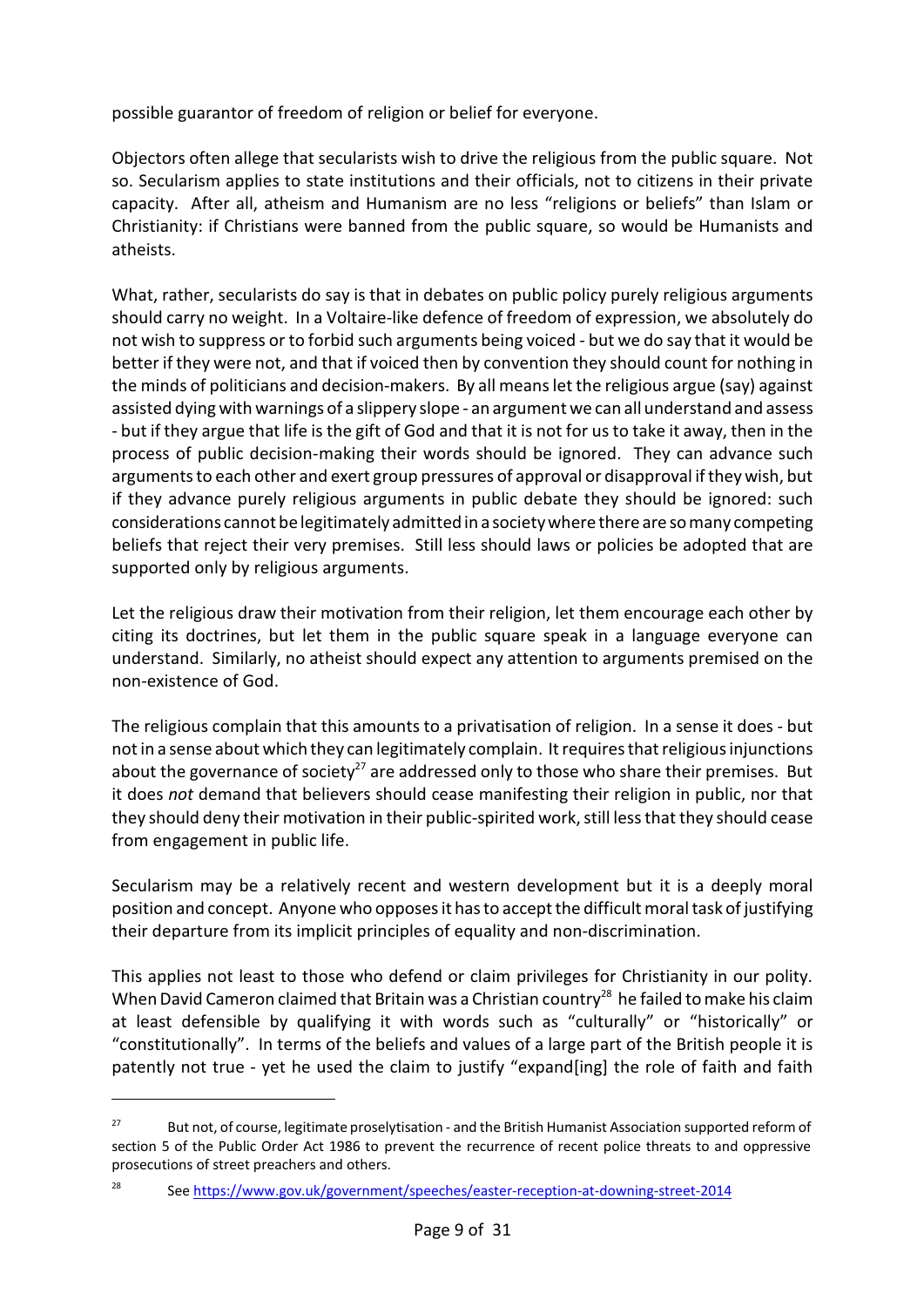organisations in our country", including in schools.

#### **Religion and Intolerance**

The lawnowprotects all religions equally, without discriminating between them and without attempting to determine which are forces for good and which are not. Not only that, it also protects other belief systems, such as humanism and pacifism, and we have dropped any requirement that these be "similar" to religion. It also protects the lack of a religion or belief. In other words, while it protectsfreedom of thought, it does not give any special protection to religion as such  $\ldots$ 

- so Lady Hale<sup>29</sup>, who notices suggestions in some quarters of separate legal treatment for religion - building on the definition of religion in the recent Scientology case<sup>30</sup> which included the words "a spiritual or non-secular belief system" - and concedes that "Many believers do believe that their faith has a different quality from the secular beliefs of others" before concluding nevertheless that "if the law is going to protect freedom of religion and belief it has to accept that all religions and beliefs and none are equal".

This equality is partially delivered by the laws on equality and non-discrimination - but these very laws are the origin of many of the complaints from religious quarters of unfairness verging on persecution. Many of these complaints are in fact about the loss of accustomed privileges no longer acceptable in a community where there are now many religions, where the Church of England in particular is in rapid decline and where even in the Census as many as one in four people acknowledged no religion. But safeguarding the rights of others can seem hostile to religious groups. The previous Pope, surely with the United Kingdom in mind, criticised "countries which accord greatimportance topluralismandtolerance" because moving towards equality and non-discrimination results in religion "increasingly being marginalized".<sup>31</sup> He was mistaking the cause for the effect: the marginalisation came first, the laws on equality were made possible by it.

What is the true position? As stated above, religion or belief is different from the other strands recognised in equality law because of its contentious intellectual content. In essence, it dresses up its doctrines and prejudices as principles and may even glory in them or the opprobrium they incur. It is entirely unsurprising, therefore, if religion provokes an intolerant reaction from time to time, given that it often incites just such an attitude towards others.

The intolerance associated with religion may indeed be

intolerance by others in society against a religion or belief

<sup>&</sup>lt;sup>29</sup> In the Annual Human Rights Lecture on Freedom of Religion and Belief for the Law Society of Ireland (13 June 2014) - see<http://supremecourt.uk/docs/speech-140613.pdf>

<sup>30</sup> *R (Hodkin & another) v Registrar General of Births, Deaths and Marriages* [2013] UKSC 77

 $31$  Address to the diplomatic corps, 10 January 2011, available at <http://press.vatican.va/content/salastampa/it/bollettino/pubblico/2011/01/10/0017/00042.html>.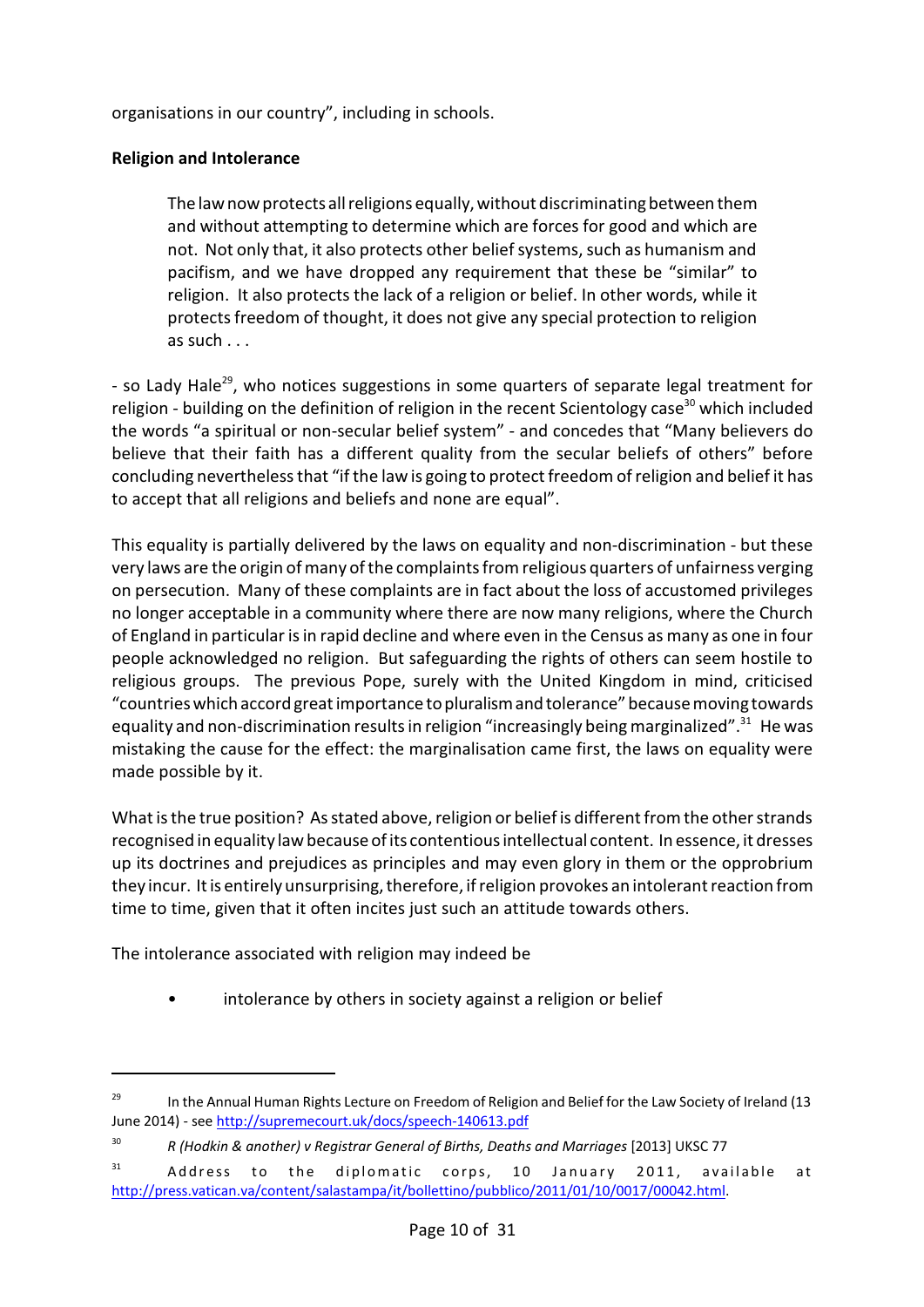but it also includes

- intolerance by a religion or belief against another religion or belief, or
- intolerance by a religion or belief against other groups in society.

I shall deal first and briefly with these latter types of religious intolerance.

Interreligious intolerance is happily at a low ebb in Britain by comparison with elsewhere in the world, but sectarian conflict is still found in Scotland between Catholics and Protestants while there remains a small risk of localised hostility between Islam and Christianity (although much that may look like it is in fact disguised racism).

Intolerance by a religion or belief against other groups in society is in practice usually based on religious intolerance of people as characterised by the factors identified in the other strands of discrimination law. This intolerance dates back over the centuries, examples being Christian endorsement of slavery as justified by the inferiority of non-white races or of women as the daughters of Eve, the source of original sin. The churches until recently self-righteously discriminated against single mothers, divorced people and "illegitimate" children and they continue (with increasing embarrassment) to discriminate against women and to seek and defend legal exemptions for discrimination against (notably) LGBTI people.

The law endorses such anti-gay discrimination by churches even when it is merely "for the purpose of avoiding conflict with the strongly held religious convictions of a significant number of the religion's followers" as distinct from being needed "to comply with the doctrines of the religion"<sup>32</sup>. It is far from obvious why discrimination on grounds of sexuality should be unlawful if it is based on a simple "yuck" factor but permitted if the "yuck" feeling is backed by centuries of intolerant preaching. It is equally not obvious why religious intolerance of LGBTI people is acceptable but religious intolerance of black people is not. If the Dutch Reformed Church of apartheid South Africa staged a revival in Britain today, should we give it legal exemption from the laws on race discrimination? If not, why should we endorse discrimination against gays and lesbians?

Discrimination against anyone on the basis of his or her religion or belief is already unlawful in most contexts. Jobs are not advertised with the rider "No Christians", nor hotels with the proviso "No Muslims". Moreover, the Human Rights Act guarantees to everyone the rights to freedom of expression and freedom of assembly - and once these have been guaranteed, most of freedom of religion or belief is already delivered. What is left is the internal realm of belief that is ultimately anyway unpoliceable and the need for society to adapt to individuals and organised bodies promoting strong claims about some aspects of reality (e.g., young earth creationism) and strong opinions about some aspects of behaviour (e.g., dietary rules).

Some complaints made by religious advocates are about lack of respect for their beliefs. Cartoons may mock them or commentators judge religious behaviour by secular standards. These complaints amount to either a request for greater restraint in the exercise of freedom of expression or a demand for legal limits to be placed on that freedom. The former is a

<sup>&</sup>lt;sup>32</sup> Equality Act 2010, schedule 3, para. 29.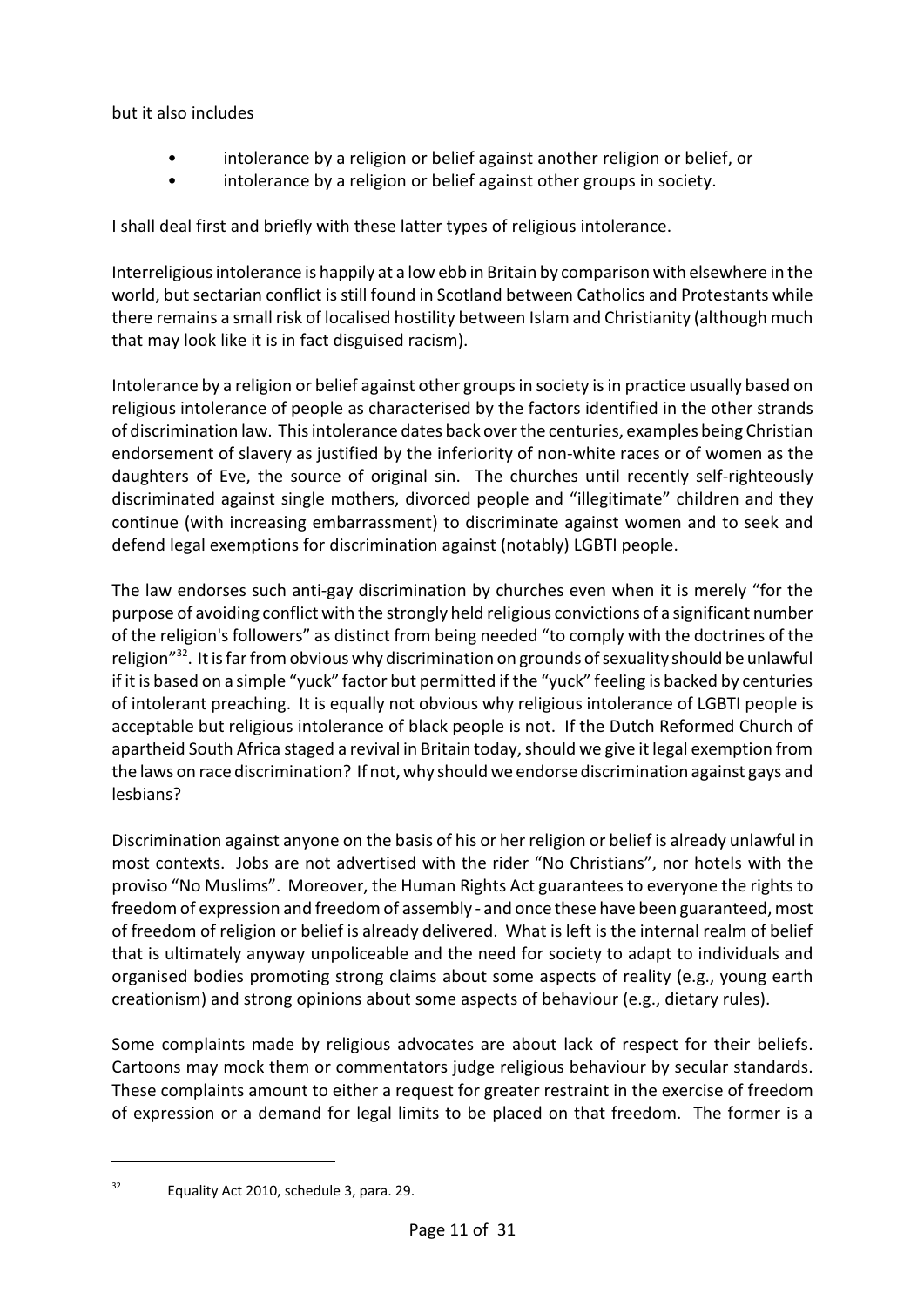permissible if fugitive attitude in an open society; the latter entirely inadmissible. The lawmay legitimately protect individual believers from persecution or from incitement of hatred (given adequate safeguards) but their beliefs as such must never be protected from the mockery or robust criticism that are part of the essentials of a free society. This is part of the price of freedom.

### **Employment, occupation and training**

Most of the cases about religious discrimination or failure to recognise freedom of religion that have reached the courts have arisen in the context of employment. What is complained about as intolerance or discrimination by some religious people is usually not direct discrimination but indirect in the shape of a failure by employers or service providers to make sufficient allowance for their wish (in human rights language) to manifesttheir religion. Examples include Muslim warehousemen refusing to handle alcohol or pork products, Hindus similarly with beef, people of various religions wishing to wear religious clothing or symbols, Jews wanting to leave work early on Fridays to observe the Sabbath, and so on.

In employment, occupation and training, discrimination on the basis ofreligion or beliefshould no more be acceptable than discrimination based on race, sex or any other protected characteristic. This is of course already EU law in the form of the framework directive on equal treatment in employment and occupation (2000/78/EC), which uses a wide definition of discrimination, including not only indirect discrimination but also harassment based on religion or belief and victimisation for making complaints of discrimination.

The Directive allows for exceptions in relation to all protected characteristics ifthese constitute a "genuine and determining occupational requirement, provided that the objective is legitimate and the requirement is proportionate", a provision that allows any employer to limit a particular job to people of a specified religion (or having another protected characteristic) if it is essential to the work - for example, a theatre company that aims to showcase the acting skills of people with disabilities can limit its employment of actors to such people. In the field of religion or belief, a secular employer of a chaplain for a particular religious group would be covered.

It allowsfor further exceptions in organisations with an ethos based on religion or belief where "a person's religion or belief constitute a genuine, legitimate and justified occupational requirement, having regard to the organisation's ethos". The directive specifies, however, that this exception "should not justify discrimination on another ground". This allows, for example, Christian charities to restrict key posts to Christians. However, this exception is not infrequently abused. Some EU member states have incorrectly transposed the directive into national law, among them the United Kingdom. Our regulations permitreligious organisations to discriminate on grounds of sexuality despite the plain stipulation in the directive against "discrimination on another ground"<sup>33</sup>.

More widely, religious requirements for jobs are often imposed where they are far from

<sup>&</sup>lt;sup>33</sup> This matter was the subject of a complaint of breach of the Directive on which the UK government has, so far as I can tell, not yet responded to the EU Commission's reasoned opinion of November 2009 - see [http://europa.eu/rapid/press-release\\_IP-09-1778\\_en.htm](http://europa.eu/rapid/press-release_IP-09-1778_en.htm)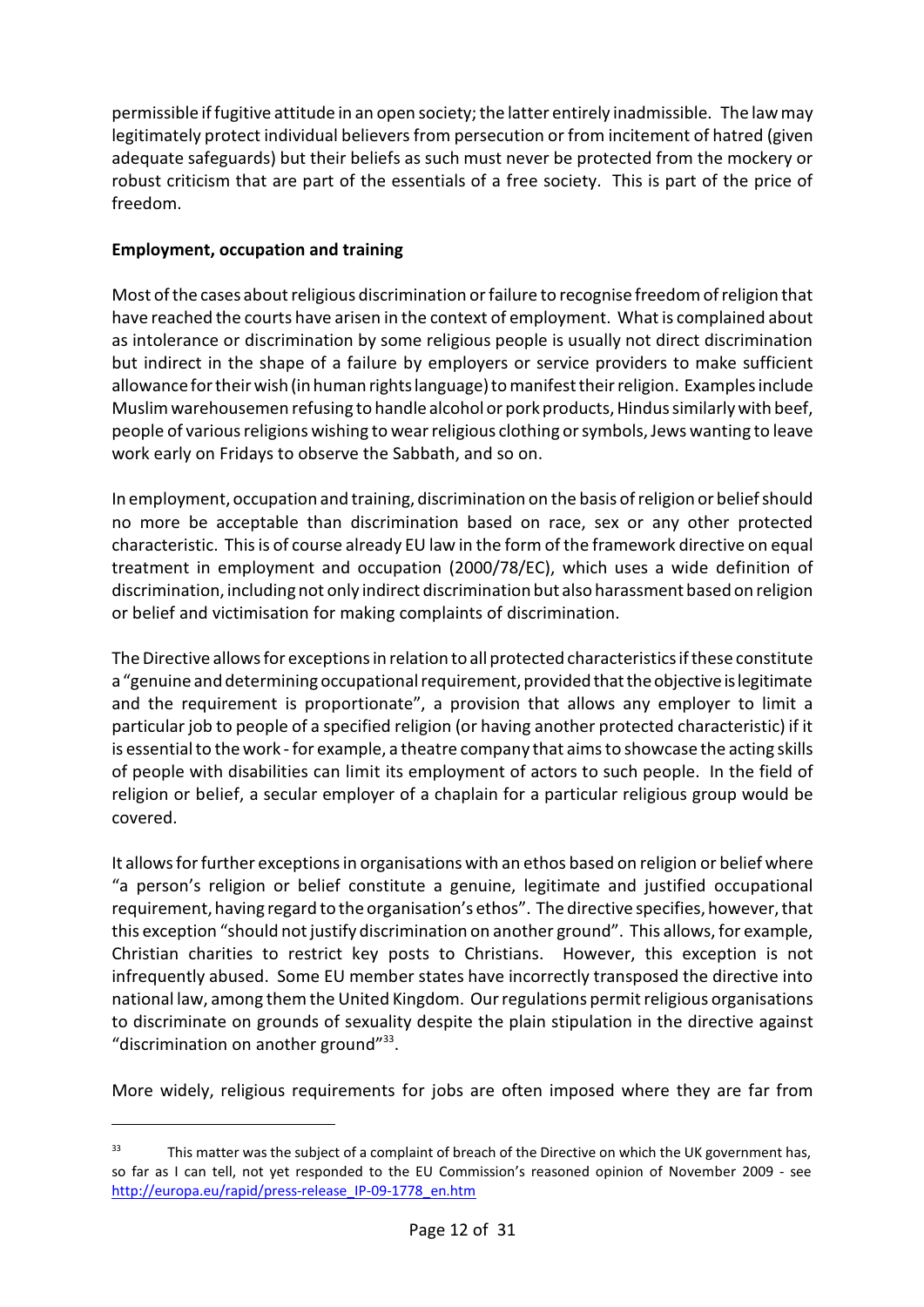genuine, legitimate, justified and occupational - each of which words carries significant legal import. There is no occupational requirementfor a telephonist, a clerk or a cleaner to share the religion or belief of an organisation - it has nothing to do with their occupation.

The general principle of deploring any discrimination that is irrelevant to performance of a job must be respected, and in almost every case religion or belief is irrelevant. But the situation is complex, and the difficulties derive from the need to make decisions where there is potential conflict between the rights of different people including not only:

• religious employees

but also:

- other employees
- clients, service users etc, and
- employers and service managers.

With the prospect of potentially clashing claims, in most cases resort to the law or even to legal arguments will not be the best way of finding practical solutions. There is a need instead for flexibility and goodwill - but it should not be one-way. There is certainly scope for alternative methods of dispute resolution, but care is needed that these methods do not result in abuse of the rights of others in the face of the dominant position or voice of one religion or belief.

The human right to manifest one's religion or belief save in narrowly prescribed circumstances points to the desirability of workplaces making compromises - as it might be put, offering "reasonable accommodation" - as a practical and pragmatic way of resolving problems as they occur. Such accommodation may amount to (potentially unlawful) positive discrimination but sometimes it may be justified. It is already legally required, of course, in respect of disability, and it is appropriate that it casts religion in some light as a disability that requires accommodation: their religion disables some people from performing as others do in employment - or elsewhere. Other "streams" do not require such accommodation or do so only minimally (e.g., in requiring separate toilet or changing provision for men and women).

Accommodation incurs some costs, and it is not just the employer whose costs are relevant – but neither is it just the religious employee's. The impact of accommodating religious demands on such third parties as other employees, customers, and users of services needs to be taken into account. Reasonable accommodation for the believer may ride roughshod over other people's equality or human rights.

Moreover, reasonable accommodation, sensible as it may be as a practical approach, is not an acceptable legal principle, for the reasons given below, and employers should be aware in broad terms of the legal background, cast as itisin terms of indirect discrimination, and should not depart from it without explicitly acknowledging and pointing out to those involved that whatever agreed accommodation is applied may not stand up if challenged in court.

A key problem with "reasonable accommodation" as a legal principle lies in defining what is reasonable. As the report *Clearing the Ground* from Christians in Parliament observed: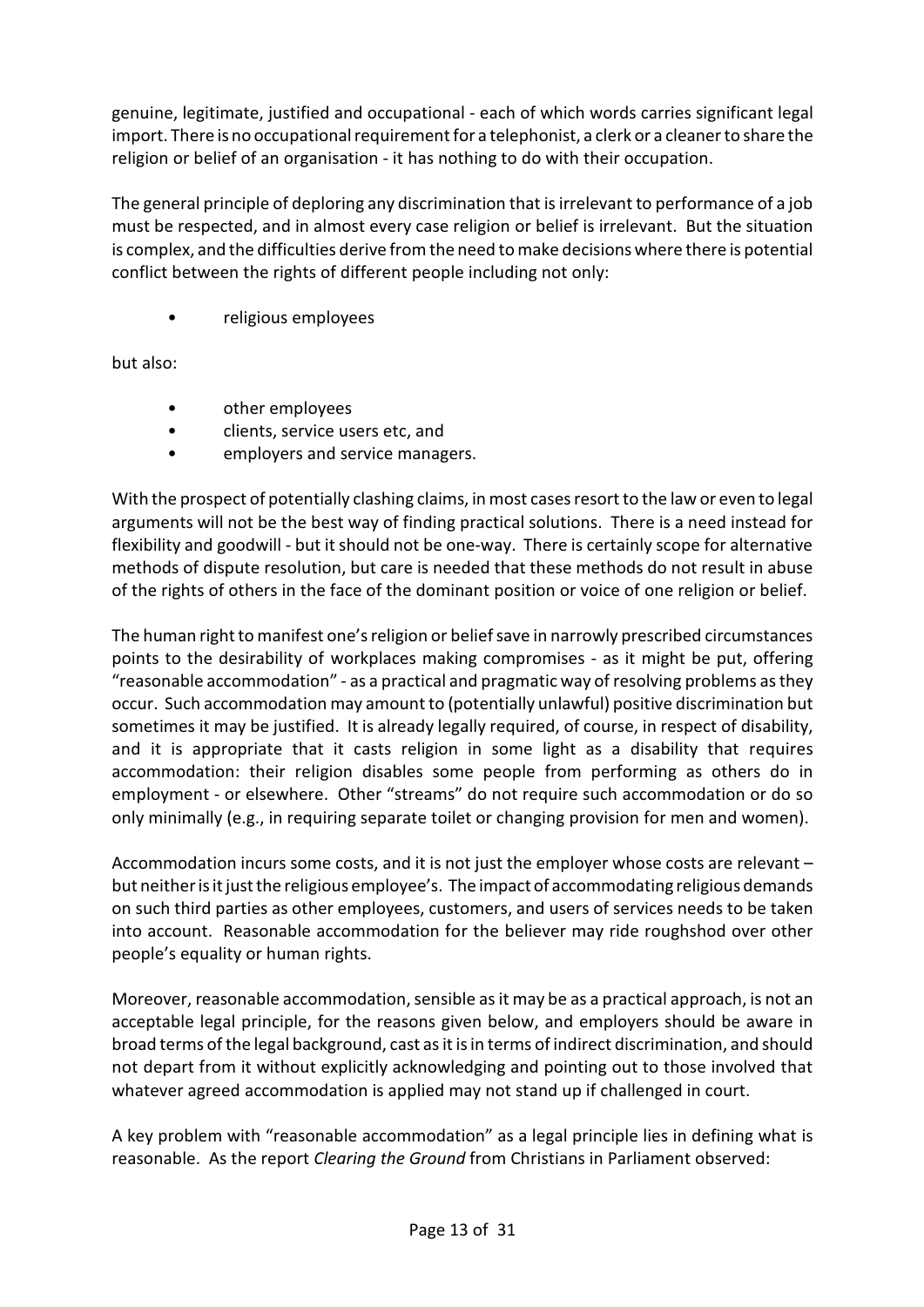most of the accommodation required in the [case of disability] is functional, meaning that buildings need to be adapted, or work practices changed. If reasonable accommodation was used in relation to religion, the meaning of such accommodation would be harder to assess because it is likely that the impact may be more subjective and difficult to quantify. $34$ 

Without a clear definition the employer would be defenceless against unpredictable personal demands from an intransigent employee. This is unlike indirect discrimination, which looks objectively at whether a practice bears more heavily on a particular religious group than on the generality of employees. By contrast, reasonable accommodation is essentially a process of compromise, of splitting the difference. There are circumstances where this may in practice be sensible, but it is an unprincipled process: the more excessive the demands made, the more the concessions needed to reach accommodation.

In the face of some demands, it is proper to say "no". Religion should not necessarily be a free ride. Priests accept some limitations on their freedom as result of their occupation – why should devout believers not do the same? Conscientious objectors in wartime do not get off scot-free: they have to do alternative war work or else go to jail. And in any case why should we indulge religion-based requests for special treatment above others? If I need to leave work early on Friday afternoons because my childminder has to leave at four o'clock every Friday, why should my Jewish colleague have a legal right to time off to observe the Sabbath but I no right to time off to look after my child? If I have a secular belief that alcohol is baneful, why should my conscience be ignored but a colleague whose shunning of alcohol is based on religion be indulged?

#### Some specific religious complaints

Against this background I make some remarks below on some of the types of complaint commonly heard.

*Time off work for religion or belief reasons:* In theory there can be no objection to an employer giving Muslim or other staff time off to say obligatory prayers, subject to the interests of the other parties involved. For example, if some staff are regularly given time off for prayers, they should make up the time or simply not be paid for prayer time: other staff should not be expected to cover for them or work longer hours. The same arrangements are often made for staff taking breaks to smoke cigarettes.

Accommodation of a wish by some employees to observe holy days or religious festivals may sometimes impose a burden on others who have to cover for them. It is not acceptable to expect non-Christian staff always to have to work over Christmas (which is also considered an important time for the family by most non-Christians). Normally, religious holidays should be accommodated by use of personal holiday entitlements. (It is often observed that secular society follows what is in origin a Christian calendar, and of course it is true that the weekend covers the holy days of Christianity and Judaism but not Islam, but itshould be noted that only two Christian holy days are public or bank holidays.)

<sup>34</sup> See<http://www.eauk.org/current-affairs/publications/upload/Clearing-the-ground.pdf>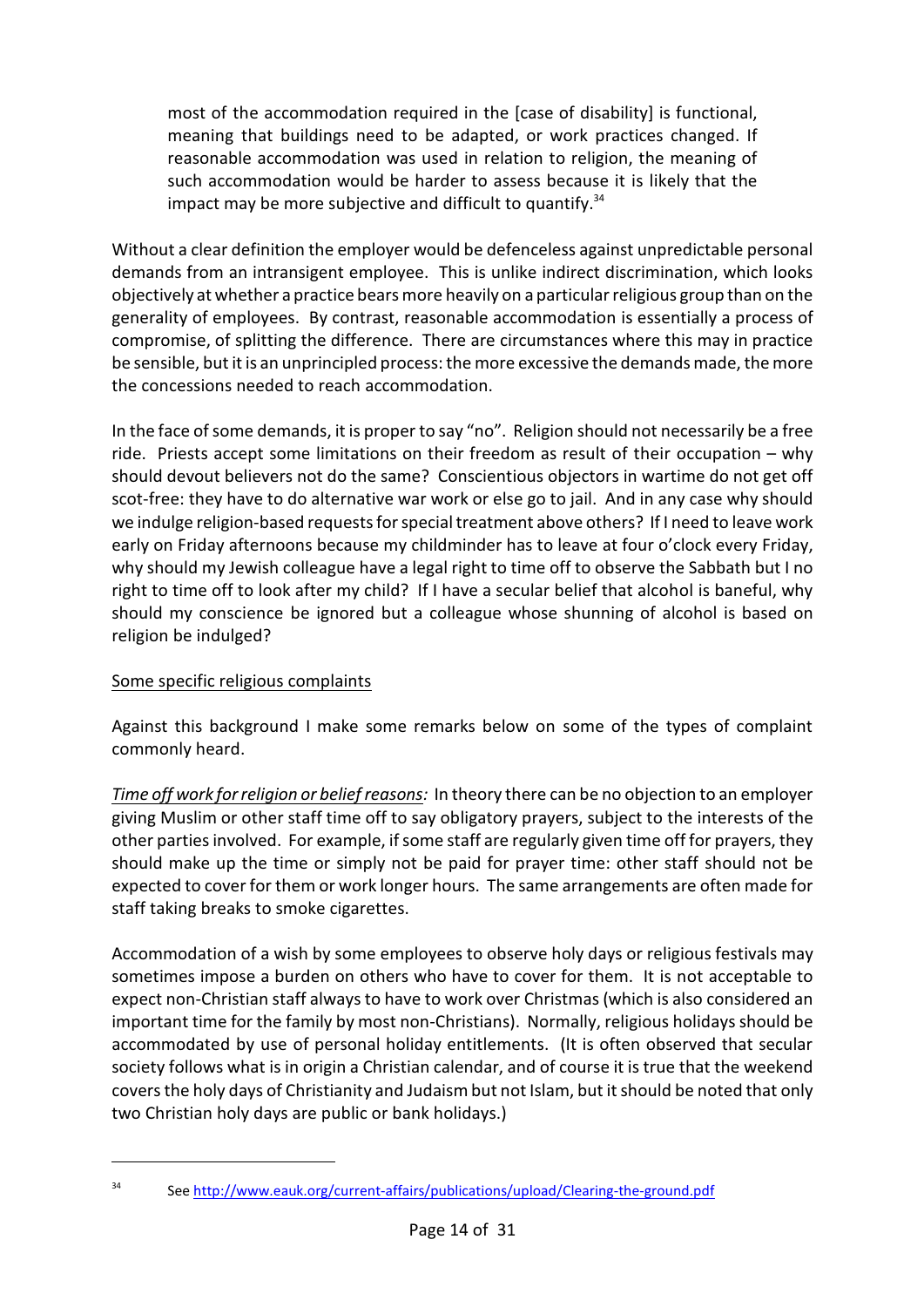*Provision of facilities for religious observance:* Similarly, while it may sometimes be sensible that employers should provide facilities for prayers, they should take care that if staff recreation or rest rooms are used, they are not monopolised by members of a religious group, and should be aware that the display of religious objects may be offensive to people of other religions and to people with non-religious beliefs, even deterring them from using the room. Employers should also be prepared to deal with demands for screens to divide such a room between men and women.

None of these concessions should be mandated by law. At most, employees should be given a statutory right to request accommodation of their religious duties, on the model of the right to request flexible hours.

*Dress codes and wearing of religious symbols:* These can properly be seen as a variety of nonverbal freedom of expression. Wearing a religious symbol is akin to advocacy and a matter of personal freedom. In an open, secular society there should be no controls on what one wears or says in the street or similar public spaces (always excepting justified restrictions on hate speech etc) and equally there should be no controls on wearing of religious dress or symbols. The upholding by the European Court of Human Rights of the French ban on public wearing of the burka is to be deplored. (It is worth noting that France's strongly secularist Fédération Nationale de la Libre Pensée was from the start vigorously opposed to the ban on public wearing of the burka<sup>35</sup>).

At work, the situation is similar: those who recognise a religious duty to wear particular forms of dress - principally Jews, Muslims and Sikhs - should be accommodated so far as possible. There are strictly limited circumstances in which this may not be appropriate or proportionate, mainly involving considerations of effectiveness and efficiency and of health and safety. This appears to be the approach taken by the courts to religious dress.

*A fortiori* there should as a general rule be no restrictions on wearing badges or symbols such as a Christian cross - but the same must apply to non-religious symbols also, such as a CND or gay rights badge. The European Court of Human Rights decided sensibly in the cases of *Eweida* and *Chaplin*<sup>36</sup>, endorsing the claim that an employer has no unconditional right to make rules on the wearing of religious symbols but finding that there were legitimate reasons why rules might sometimes be justified - in Chaplin's case those of health and safety.

An employer, Isuggest, might have legitimate grounds for arguing the proportionality of a ban on wearing religious dress or symbols in three types of circumstance:

(i) where there are considerations of safety (as in *Chaplin*) or efficiency (as in

<sup>35</sup> See [http://librepensee04.over-blog.com/article-interdiction-de-la-burqa-et-du-niqab-les-masques](http://librepensee04.over-blog.com/article-interdiction-de-la-burqa-et-du-niqab-les-masques-)[tombent--43806748.html](http://librepensee04.over-blog.com/article-interdiction-de-la-burqa-et-du-niqab-les-masques-). It is worth noting that in a recent case the Belgian Council of State ruled against "blanket" bans on religious dress in schools - see [http://strasbourgobservers.com/2014/11/04/religious](http://strasbourgobservers.com/2014/11/04/religious-signs-in-public-schools-belgian-council-of-state-shows-judicial-bravery/)[signs-in-public-schools-belgian-council-of-state-shows-judicial-bravery/](http://strasbourgobservers.com/2014/11/04/religious-signs-in-public-schools-belgian-council-of-state-shows-judicial-bravery/)

<sup>36</sup> *Eweida and Others v. the United Kingdom* [2013] ECHR 37 - see [http://www.bailii.org/eu/cases](http://www.bailii.org/eu/cases/ECHR/2013/37.html) [/ECHR/2013/37.html](http://www.bailii.org/eu/cases/ECHR/2013/37.html)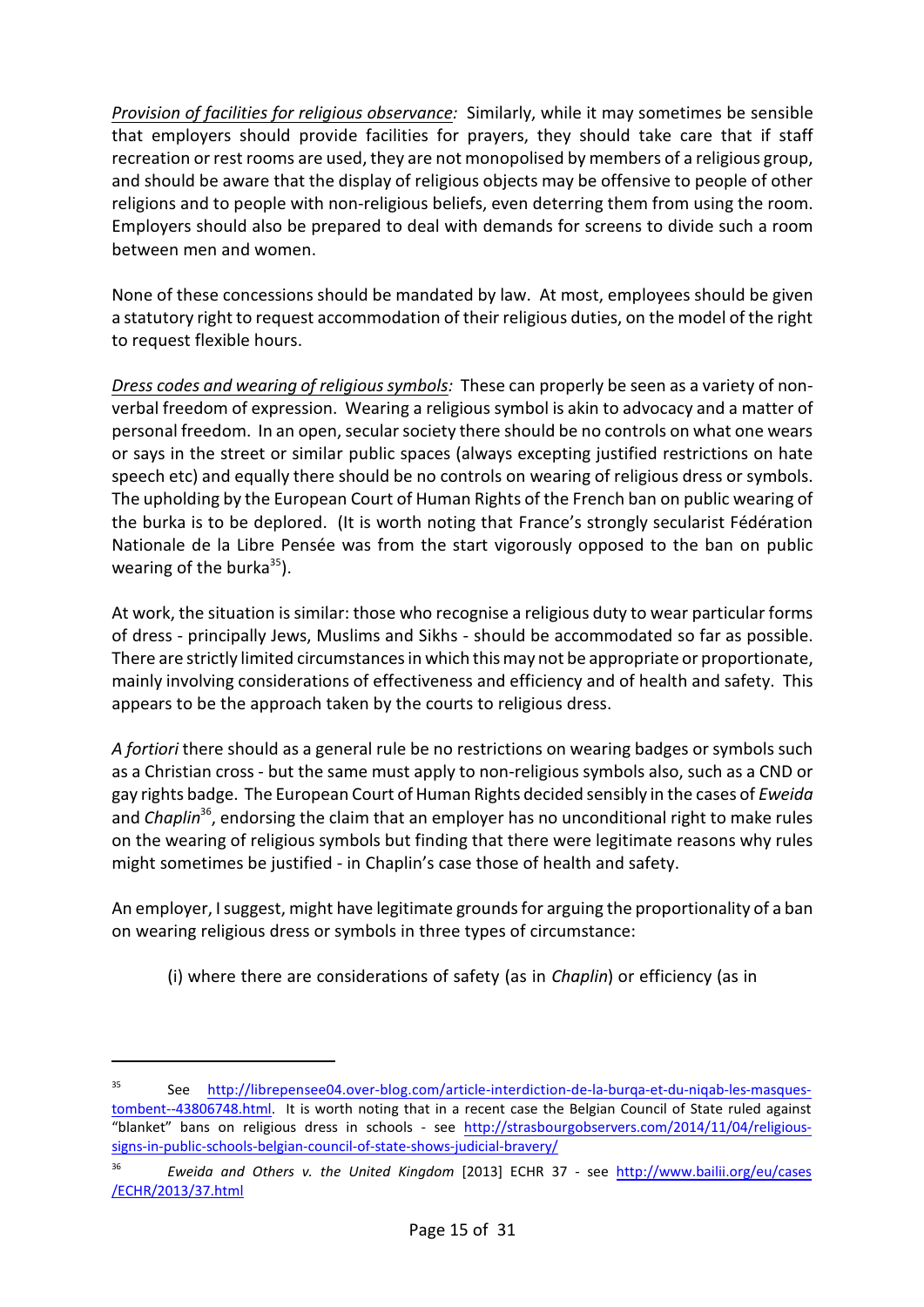### *Azmi v Kirklees Borough Council*<sup>37</sup> ),

(ii) where a uniform is reasonably required - a requirement that will almost always be apparent before someone applies for a relevant post. Nevertheless, some adaptation of uniforms may be possible and should be welcomed - Sikh turbans and Muslim veils being cases in point; and

(iii) where - in the case of the wearing of symbols or badges - there is a risk of a role (especially an authoritative role as, for example, a public official or a representative of an employer) being appropriated to make a privatestatement, which might be about religion or belief or perhaps about politics.

As to this third case, it is reasonable that employees appearing in public and in some sense representing their employer should not be allowed to take advantage of their position to advance a religion or belief. Employers are not required to impose restrictions but it should be legitimate for them to do so if they wish: for example, banning wearing religious symbols or political badges or forbidding religious speech while in one's representative role.<sup>38</sup>

There is the added risk that members of the public or fellow employees may experience the symbols or speech as religious harassment or discrimination. Suppose, for example, that there is a local state of tension between the followers of two religions who make up a significant proportion of the employees or the local population – maybe importing the strife in some foreign clash point. Wearing religious symbols might then be seen as a provocative act that threatened the peace and efficiency of the workplace or its reputation among clients and the public.

That said, a tolerant attitude is to be encouraged so long as individuals do not abuse their positions, and any resulting ban must be equally applied to all. Once again, however, there appears to be no need for any legislative interference with the flexibility any sensible employer will deploy to find sensible solutions to problems that present themselves.

*Conscientiousobjection:* Whileaccommodating conscientious objection is *prima facie*desirable, it is gradually being realised that this is a far from simple matter. The European Convention on Human Rights protects "freedom of thought, conscience and religion" in Article 9(1) but manifestation of the dictates of religion falls under Article 9(2) which is subject to limitations "in the interests of public safety, for the protection of public order, health or morals, or for the protection of the rights and freedoms of others". The OSCE's Guidelines for Review of Legislation pertaining to Religion or Belief<sup>39</sup> state (my italics) that:

It is important . . . that specific statutory exemptions be drafted and applied in a way that is fair to those with conscientious objections *but without unduly*

<sup>37</sup> *Azmi v Kirklees Metropolitan Borough Council* [2007] UKEAT 0009\_07\_3003 - see [http://www.bailii.org/uk/cases/UKEAT/2007/0009\\_07\\_3003.html](http://www.bailii.org/uk/cases/UKEAT/2007/0009_07_3003.html)

With public officials representing public authorities or institutions the case for controls is stronger: as representatives of what should be a secular state they should not be allowed to infringe its neutrality.

<sup>39</sup> See<http://www.osce.org/odihr/13993>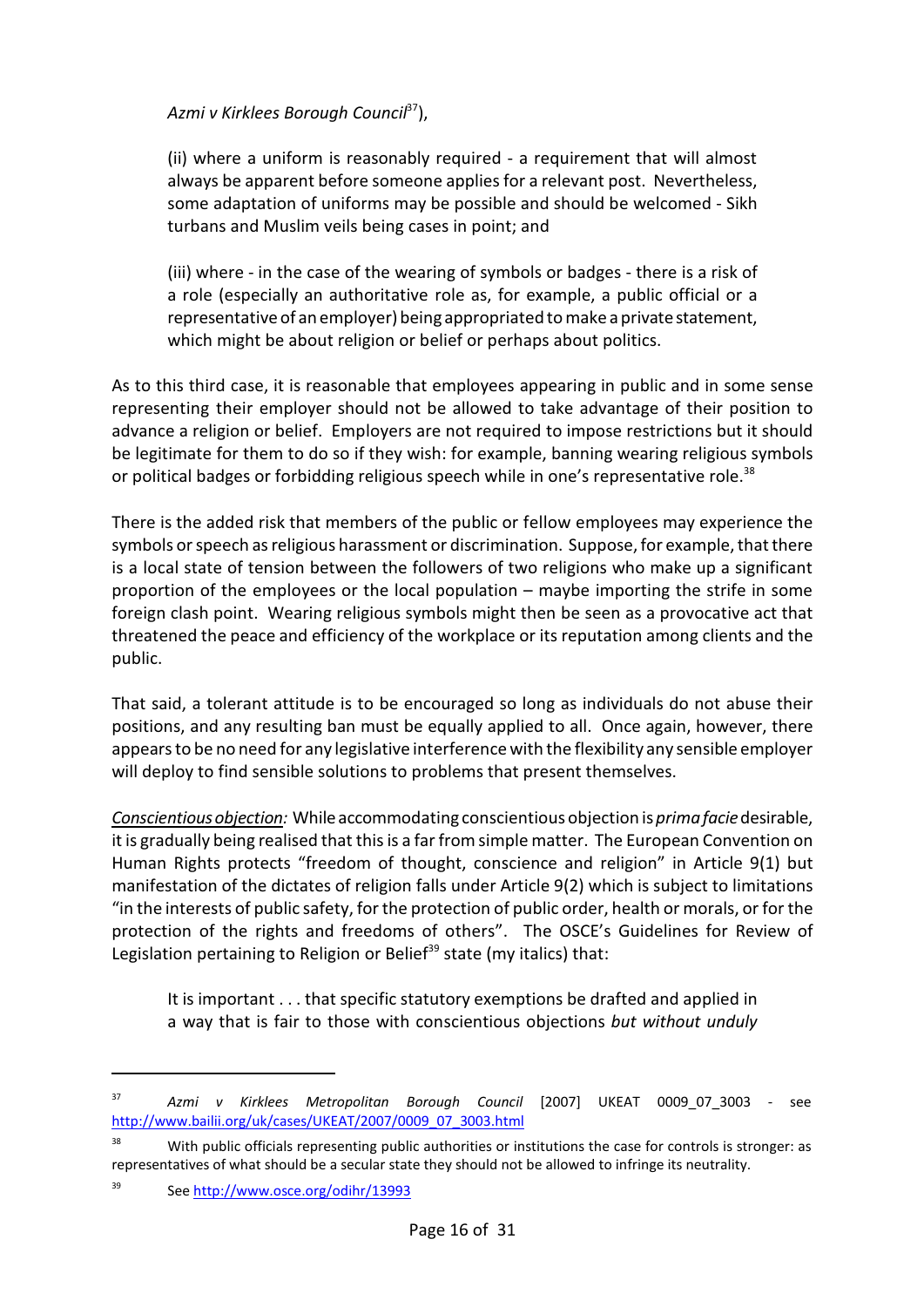#### *burdening those who do not have such objections*.

Most commentators focus exclusively on the individual conscience without regard to the consequences. The assumption is that only a few individuals with unusual, normally religious, beliefs are affected, and that society can afford to accommodate them. This was the case when a right to conscientious objection was granted in the First World War<sup>40</sup>. It clearly marked an advance in civilised values that pacifists were allowed to apply to tribunals to prove that their objections were based on genuine religious or moral principles. Later, when after hard-fought campaigns abortion was legalised it was generally seen as a logical extension - and a politically useful concession - to allow doctors and nurses not to take part if they had conscientious objections.

But in recent years claims for conscientious objection have extended to many new contexts. Examples include magistrates refusing to handle adoptions by lesbian and gay couples; nurses refusing to take part in *in vitro* fertilisation; pharmacists refusing to dispense the "morning after" contraceptive pill; doctors refusing to reveal their conscientious objection to patients wanting an abortion or to refer them elsewhere; Exclusive Brethren refusing to allow their children to use computers or the Internet in school; Muslims refusing to allow their children to take part in physical education unless in single-sex groups and unless the girls especially are swathed in modesty-protecting garments, and so on.

The claims are made implicitly or explicitly on the presumption that conscientious objection, especially if religious, should always supervene over other considerations. This presumption found favour with two of the Strasbourg judges in a strongly worded minority judgement in the case of *Ladele<sup>41</sup> .* They argued that her case was notso much one of freedom of religious belief as one of freedom of conscience which (they suggested) was protected under Article 9.1 and not covered by (because not mentioned in) Article 9.2 on manifestation of religion or belief. Lady Hale *(op.cit.)* quotes and summarises them:

"Conscience – by which is meant moral conscience – is what enjoins a person at the appropriate moment to do good and avoid evil". As such it was different from and superior to religious doctrine: John Henry Newman had said that "conscience may come into collision with the word of a Pope and is to be followed in spite of that word". Once a genuine and serious case of conscientious objectionwasestablished, the State was obliged to respectit both positively and negatively. . .

This is an approach that would require the State to give unbridled rights of conscientious objection to everyone with notso much unpredictable consequences but consequences of dire unpredictability foremployersoftheir employees' behaviour. Itdisplays ignorance ofthe social context outlined above and gives unjustified supremacy to whatever irrational feelings present themselves to anyone as being based on conscience. Assertion of an absolute right to

<sup>&</sup>lt;sup>40</sup> Not in fact the first legal recognition of conscientious objection: the Vaccination Act of 1898 provided a conscience clause allowing exemptions from mandatory smallpox vaccination of infants under the 1853 Compulsory Vaccination Act - see<http://www.historyofvaccines.org/content/articles/vaccination-exemptions>.

<sup>41</sup> *Eweida and Others v United Kingdom* [2013] ECHR 37 - see [http://www.bailii.org/eu/cases/](http://www.bailii.org/eu/cases/ECHR/2013/37.html) [ECHR/2013/37.html](http://www.bailii.org/eu/cases/ECHR/2013/37.html)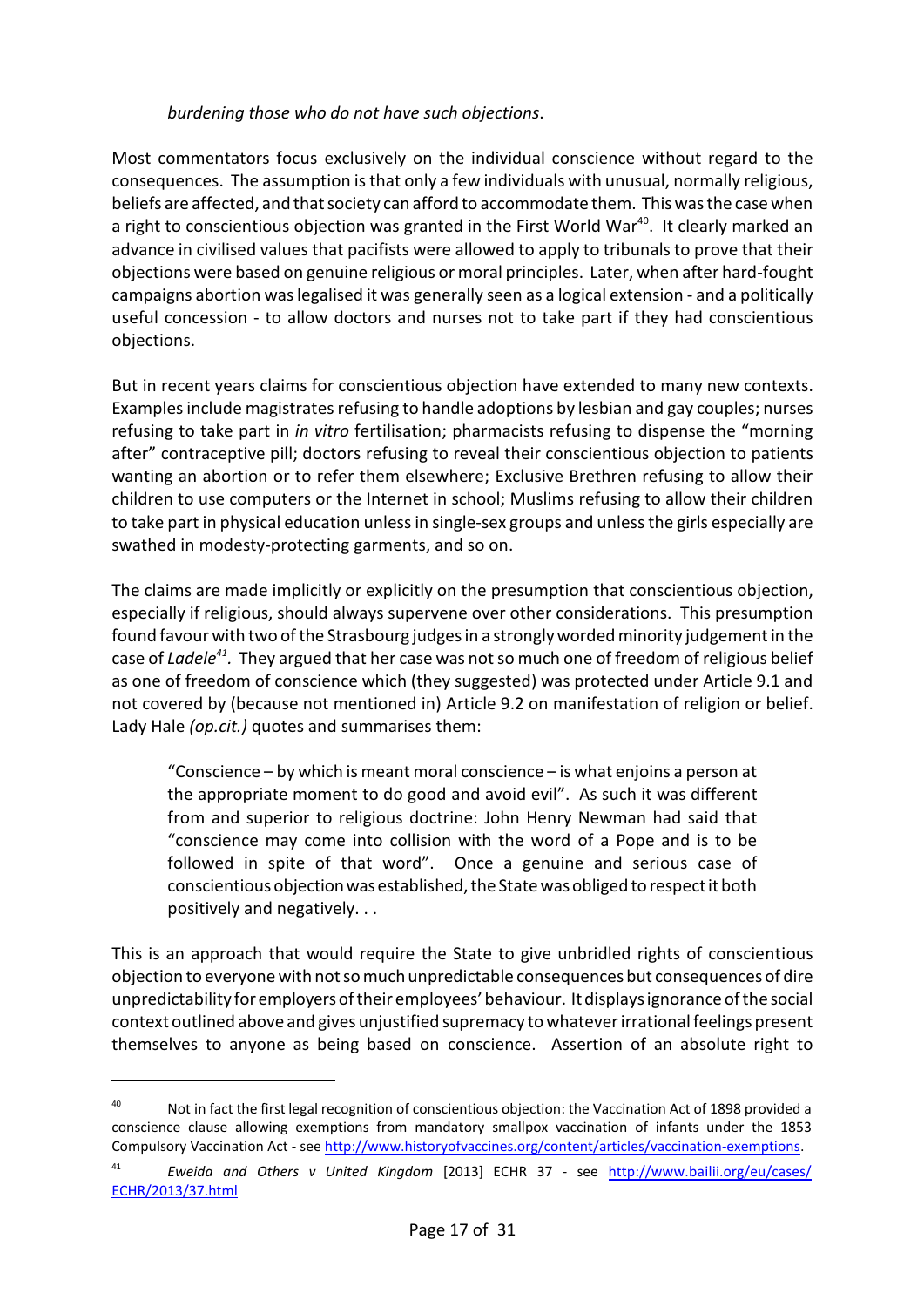conscientious objection in all cases might easily risk public safety, public order, health or morals, and the rights and freedoms of others.

In particular, when it is the treatment of other people - e.g., gay or black or female people that is in question, either they must have a guarantee of equal treatment or not: their treatment should not depend on the chance of whom they come into contact with.

A further complication is that conscientious objection seems often today to be asserted not as a result of deep moral feelings but as a political act of drawing attention to claims of underprivilege or persecution. There can even seem at times to be a competition between religions in claims of persecution: in the OSCE within the last decade the appointment of a rapporteur on anti-Semitism was followed by a successful demand for a parallel appointment to report on Islamophobia and then by a similar demand, also successful, for one on the newly conceived ill of Christianophobia. The idea of a single rapporteur to cover hatred and discrimination based on any religion or belief was apparently not entertained.

This highly political context is at odds with the implicit assumptions of most discussions about conscientious objection. The claims articulated by the European Centre for Law and Justice<sup>42</sup> (see above) in the context of a recent debate in the Parliamentary Assembly of the Council of Europe are that conscientious objection applies not just to individuals but also to institutions (for example, hospitals run with public funding by the Roman Catholic church), to indirect as well as direct participation in the objectionable action, and even when referral to another provider is impossible; it includes complete immunity from liability and from action for discrimination; and it cannot be balanced with any rights patients have to treatment.<sup>43</sup> Such concessions to a minority religious view would be totally deplorable.

There is in fact a need for rules about when conscientious objection is admissible and when not. This was the main finding of the paper by Christine McCafferty's 2010 report to the

<sup>&</sup>lt;sup>42</sup> "Memorandum on the PACE Report, Doc. 12347, 20 July 2010, . . . "Grégor Puppinck and Kris J. Wenberg, (European Centre for Law and Justice, Strasbourg, September 2010) - see [http://eclj.org/pdf/ECLJ\\_MEMO\\_COUNCIL\\_OF\\_EUROPE\\_CONSCIENTIOUS\\_OBJECTION\\_McCafferty\\_EN\\_Puppin](http://eclj.org/pdf/ECLJ_MEMO_COUNCIL_OF_EUROPE_CONSCIENTIOUS_OBJECTION_McCafferty_EN_Puppinck.pdf) [ck.pdf](http://eclj.org/pdf/ECLJ_MEMO_COUNCIL_OF_EUROPE_CONSCIENTIOUS_OBJECTION_McCafferty_EN_Puppinck.pdf)

<sup>&</sup>lt;sup>43</sup> The result the ECLJ and its allies appear to hope for is that, whether or not such treatments are lawful, they will in practice become unavailable. There are two routesto this end: by one, hospitals are increasingly taken over by religiousinstitutionsthat impose total bans on such treatments, even by staff willing to provide them. This happened in the Belgian city of Mechelenwhere all the hospitals came under the control of Roman Catholic bodies that banned all abortions. In this case the town authorities were so incensed that they opened their own abortion clinic - a recourse that will rarely be possible. (Source: address by the Mayor of Mechelen to the European Parliament Platform for Secularism in Politics, 17 March 2010 - see [http://humanistfederation.eu/ckfinder/userfiles/files/our-work/EHF%20and%20EP/EPPSP%20meeting%20200](http://humanistfederation.eu/ckfinder/userfiles/files/our-work/EHF%20and%20EP/EPPSP%20meeting%202005-2012.pdf) [5-2012.pdf](http://humanistfederation.eu/ckfinder/userfiles/files/our-work/EHF%20and%20EP/EPPSP%20meeting%202005-2012.pdf)). (What if Jehovah's Witnesses ran a hospital under an NHS contract but banned blood transfusions for everyone?) By the other, enough individuals concerned, even remotely, will be pressurised into exercising their individual rights to conscientious objection to make provision of treatments impossible. Thus, by 2007 in Italy nearly 70% of gynaecologists and over 50% of anaesthetists refused to perform or assist with abortions proportions that had risen sharply in the previous four years in a process that if continued (I have no later information) would soon have ended with a few doctors finding their lives intolerably dominated by providing abortions and therefore themselves pretending conscientious objection and opting out. Thus a lawful service ceases to be available by means of essentially dishonest use of the right of conscientious objection.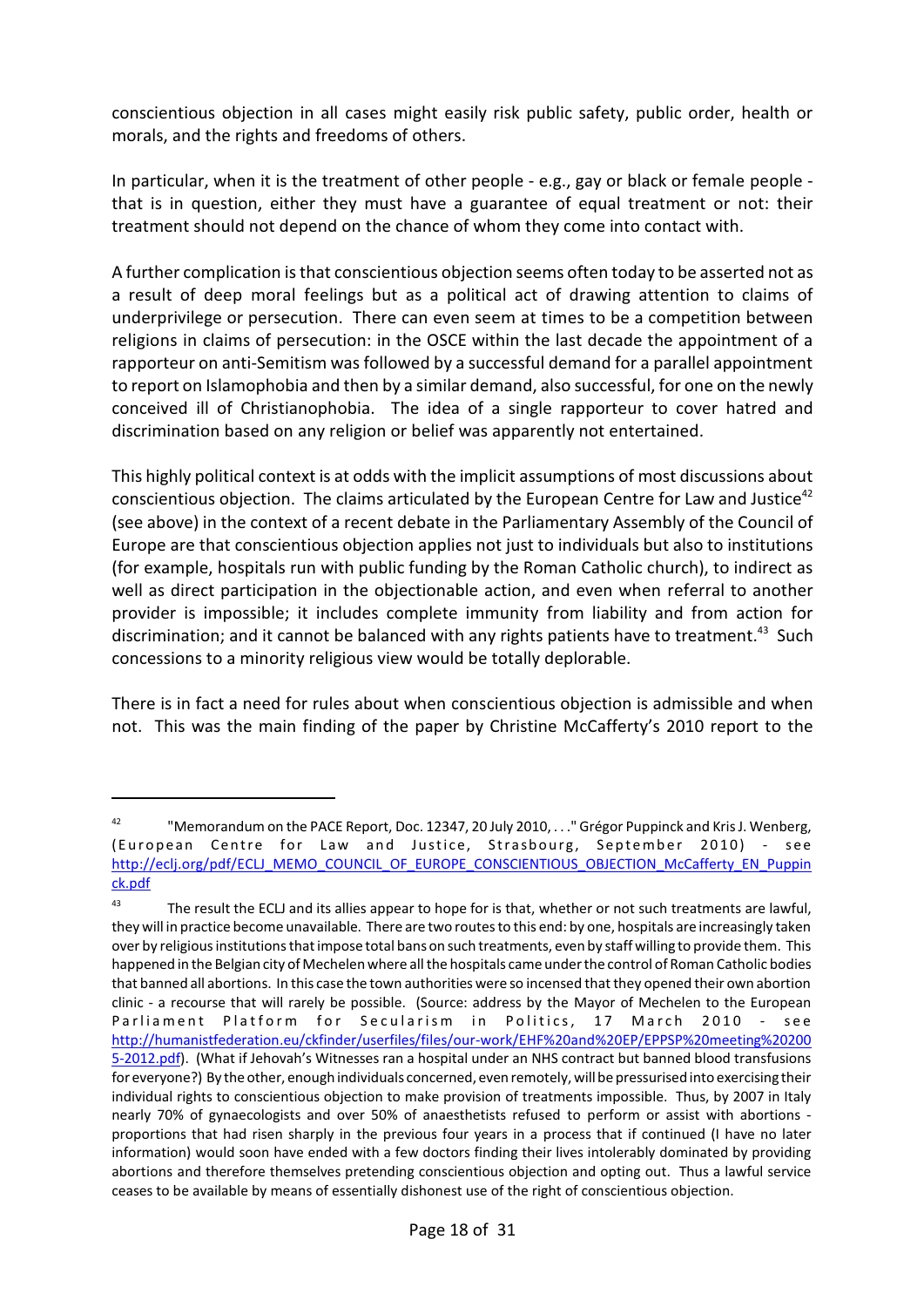Parliamentary Assembly of the Council of Europe<sup>44</sup> that gave rise to the objections from the ECLJ cited above. A paper of my own explores the terms in which these rules might be cast.<sup>45</sup>

*Freedom of expression:* This is an area where context is all-important. Preachers in the street or on underground trains, albeit they breach normal standards of behaviour, must have nothing to fear from the law but can expect some reaction, even if it is only to be studiedly ignored. But in an everyday work setting ostentatious "statement making" by ardent religious employees may well not be acceptable if it is an annoyance to other employees or to third parties such as clients. It might at the extreme amount to harassment on grounds of religion or belief and hence fall within the legal definition of discrimination - but it would far more sensibly be made the subject of a workplace disciplinary rule: there should be ample scope for commonsense arrangements being made by an employer if problems arise.

There are two relevant distinctions to be made: whether it is possible to walk away (easy in the street, probably not possible at work) and whether the speaker is in a position of authority (for example, a superior at work or a doctor or teacher) so that it is metaphorically difficult to walk away.

These distinctions are relevant also in the case of offering of an inappropriate service - e.g. praying or offering to pray for someone, which should be seen as inadmissible from any person in a position of authority such as a doctor<sup>46</sup> with a patient or any public official with a member of the public. Apparent consent in such circumstances may be no more than deference or obedience.

Restrictions on, or refusal of, a service: These include the case of the pharmacist who refuses to dispense emergency contraception and the doctor who refuses a patient an abortion. The principle here, I suggest, should be that the exercise of conscience by the pharmacist, doctor or anyone in an analogous situation should leave the other party - the person refused the service - no worse off or at worst suffering only a minor inconvenience. If another pharmacist is available to fulfil the prescription, or another pharmacy is easily accessible by the person concerned, or if the doctor is willing to refer the patient to another doctor who is willing to perform the abortion, then the pharmacist's or the doctor's conscience might be indulged. But some doctors and pharmacists refuse even to acknowledge the real reason for their refusal, in their own eyes presumably "doing good by stealth" by forcing their own code on the person seeking their help. Yet in these cases (in this country at least) they are being paid from public funds to provide a service. They should be required to refer their clients to a willing and available service provider, and in the last analysis they should be required to provide the service themselves.

*Public contracts to deliver services:* The same considerations apply in the case of procurement

<sup>44</sup> "Women's access to lawful medical care: the problem of unregulated use of conscientious objection" <http://assembly.coe.int/ASP/Doc/XrefViewPDF.asp?FileID=12506&Language=EN>

<sup>45</sup> "The Limits to Legal Accommodation of Conscientious Objection" - see [http://david-pollock.org.uk/religion/the-limits-to-legal-accommodation-of-conscientious-objection/](http://david-pollock.org.uk/religion/the-limits-to-legal-accommodation-of-conscientious-objection/%20) 

<sup>&</sup>lt;sup>46</sup> See for example the recent case before the Medical Practitioners Tribunal of a psychiatrist at a Cambridge hospital - [http://www.cambridge-news.co.uk/Fulbourn-Hospital-locum-given-warning-imposing](http://www.cambridge-news.co.uk/Fulbourn-Hospital-locum-given-warning-imposing/story-24108034-detail/story.html%20) [/story-24108034-detail/story.html](http://www.cambridge-news.co.uk/Fulbourn-Hospital-locum-given-warning-imposing/story-24108034-detail/story.html%20)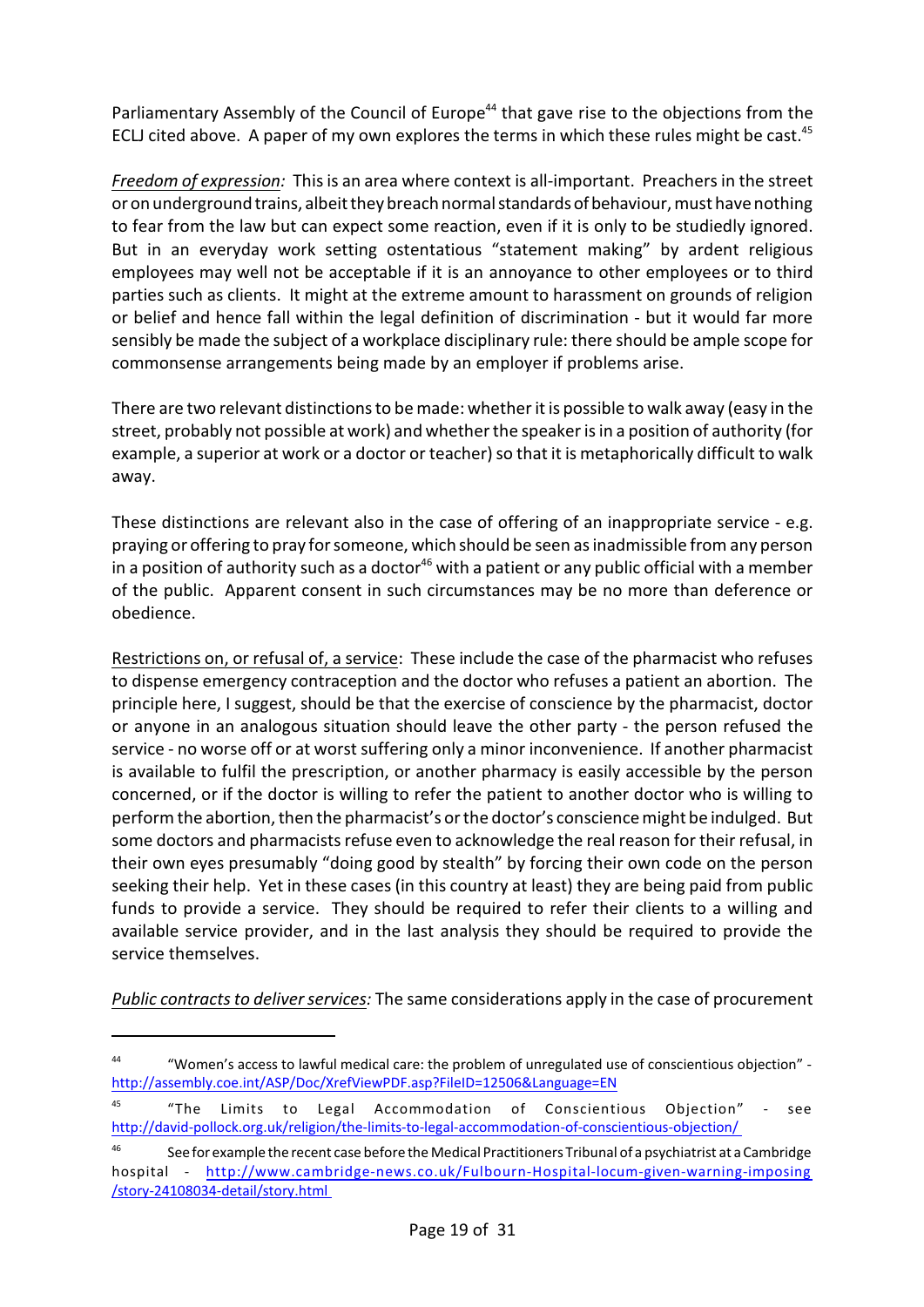or funding issues: organisations seeking public contracts or funding for the delivery of services should not expect to be allowed to apply religious tests to the work they contract to undertake. The purpose of such contracts is to deliver a service to the public, not to everyone except some section of the public excluded on religious grounds by the contractor. In this context it is highly regrettable that the courts' unwarrantedly narrow definition of "public authority" in section 6 of the Human Rights Act has been allowed to stand so long.<sup>47</sup>

*Exemptions from equality law:* Similarly no concession should be made to those who claim that businesses should be able to claim exemptions from the Equality Acts on grounds of religion or conscience. If the demands of hotel keepers who wish to be allowed to ban gay couples from their premises were conceded, why should not other hotels or boarding houses ban Jews, blacks or the Irish as they did until the law stepped in a few decades ago? From there it is a short step to other businesses putting up signs telling gays, Muslims or blacks they are unwelcome. As Lady Justice Rafferty said when the case of *Bull v Hall<sup>48</sup>* reached the Court of Appeal: "I do not consider that the defendants face any difficulty in manifesting their religious beliefs, they are merely prohibited from doing so in the commercial context they have chosen". (It is relevant to note that the law already allows an exception for letting part of one's own home to lodgers who share some facilities.)

*Hostile environments:* Beyond specific acts or practices that can be seen as indirect discrimination, there is a tendency for devout believers to complain of a general atmosphere of intolerance or scepticism or mild mockery ofreligion. If itis intense and severe, it may in the right context be serious enough to amount to legal discrimination based on harassment. If it is not so serious, then the law should disregard it. It may well be a matter for codes of practice or rules laid down by an employer, but it should not be a matter for the law. Perceptions of such hostility are generally one-sided, and strong believers are not among those most noted for tolerance of those with whom they disagree. One can feel a measure of sympathy but it is difficult for the non-religious who have to live with religion's intrusive presence on public occasions and its extensive privileges in the law not to feel a measure of *schadenfreude* and to respond in the words of Lord (Rowan) Williams quoted above: "for goodness sake, grow up".

#### **Discrimination against the Non-Religious**

Indeed, it is worth noting that it is the non-religious above all who pay the price for the privileges and exemptions already given to religion. As a group they lack a clear identity and do not therefore suffer much discrimination of an overt nature - though if they campaign for secularism, they will certainly be called militant, aggressive and intolerant! Yet they are the people who are not eligible for up to one in five teaching posts (especially senior posts) because the employer is a religious organisation. They are the gay couple who risk being turned away at a hotel or registry office, or who are split up in a retirement home contracted out to a religious charity because it disapproves of their "inherently disordered condition". They are

The only proviso to this general position is where a service is designed to be delivered to a particular group who are "hard to reach" or who are unable or unwilling to access the general services - but this must be genuinely exceptional and care is needed not to promote community division and the balkanisation of public services.

<sup>48</sup> *Bull & Bull v Hall & Preddy* [2012] EWCA Civ 83 - see [http://www.bailii.org/ew/cases/EWCA/](http://www.bailii.org/ew/cases/EWCA/Civ/2012/83.html) [Civ/2012/83.html](http://www.bailii.org/ew/cases/EWCA/Civ/2012/83.html)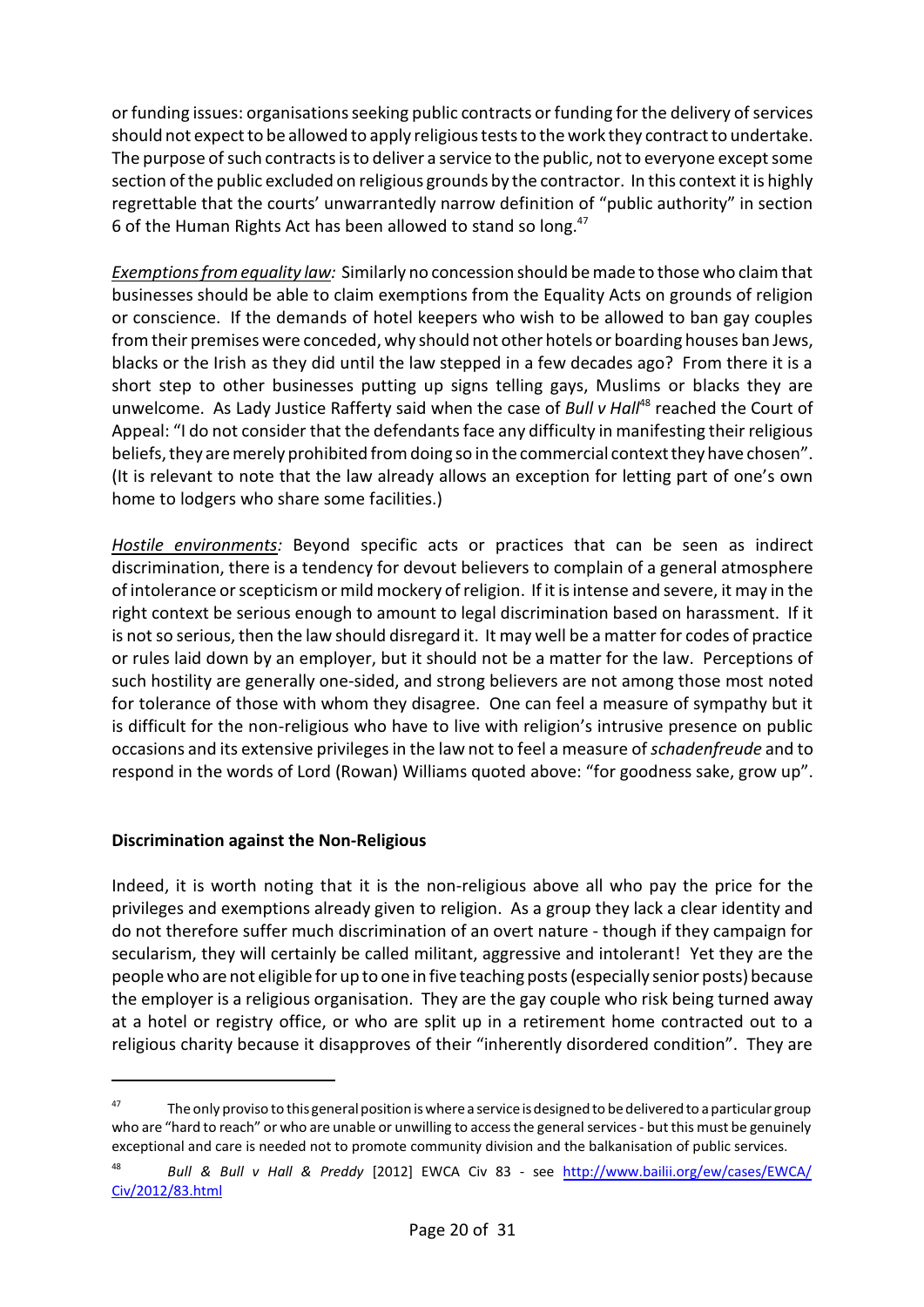the parents who find the only school available to them is a religious one, or who cannot get their children into the local school because it is religious. They are the children who are required to attend acts of collective worship atschool even though they have no religion. They are the servicemen who are told there is no chaplaincy service for the non-religious but that the Church of England padre will look after them. They are the sick patients who find their nurse praying over and for them. They are the painfully and terminally ill who cannot end their lives because the churches - in England specifically the bishops sitting *ex officio* in the House of Lords - forbid it. More generally, they are the people who resent the assumption - still all too common in religious and political commentary - that religion is identical with virtue and that there is therefore something not respectable about opposing any demand made by the churches or about criticising anything labelled "religion".

And they are the people - a large and growing proportion of the population, probably a majority already, who generally speaking do not complain, who are ready to give and take, to be tolerant, but who increasingly do indeed regard religion as out of date and somewhat odd. Their sympathy for further concessions to religious consciences is limited.

Among the detailed questions raised by the consultation paper is indeed one that asks whether equal respect is shown for religious and non-religious beliefs. Although the law makes no differentiation, sadly society still does. Government generally makes efforts - not always successful - to use inclusive language but others frequently imply by their words (such as "multi-faith" or "interfaith") that everyone has a religion; the word "godless" is still used as a synonym for "wicked", while more specifically :

- national events are usually marked by Christian religious services. This may sometimes be dictated by the constitution (as, for example, with a coronation) but in other cases it is increasingly inappropriate for the nation to mark (say) a disaster with a service in an Anglican cathedral. Sometimes representatives of other religions are invited to take a limited and somewhat uncomfortable part in such services, and on one occasion (in 2005, to commemorate those who died in the tsunami) the British Humanist Association was similarly invited. However, when later that year a prominent humanist died in the 7/7 bombings no such invitation was received. The key such event is the annual Remembrance Day ceremony at the Cenotaph. This was in origin a completely secular event, but the Church of England quickly ensured it took a central place<sup>49</sup> and now many other religions are routinely represented. However, requests from the British Humanist Association and from Defence Humanists to take part have been repeatedly rejected despite the fact that members of the latter body in the armed services outnumber by a factor of eight those from all minority religions together;
- religious chaplains are provided and usually paid out of public funds in the armed services, prisons and hospitals - and even in schools (see below). Too often the response to the non-religious is that the Anglican

<sup>49</sup> Norman Bonney: *The Cenotaph: A consensual and contested monument of remembrance -* see [http://www.secularism.org.uk/uploads/cenotaph-a-consensual-and-contested-monument-of-remembrance.pdf](http://www.secularism.org.uk/uploads/cenotaph-a-consensual-and-contested-monument-of-remembrance.pdf%20)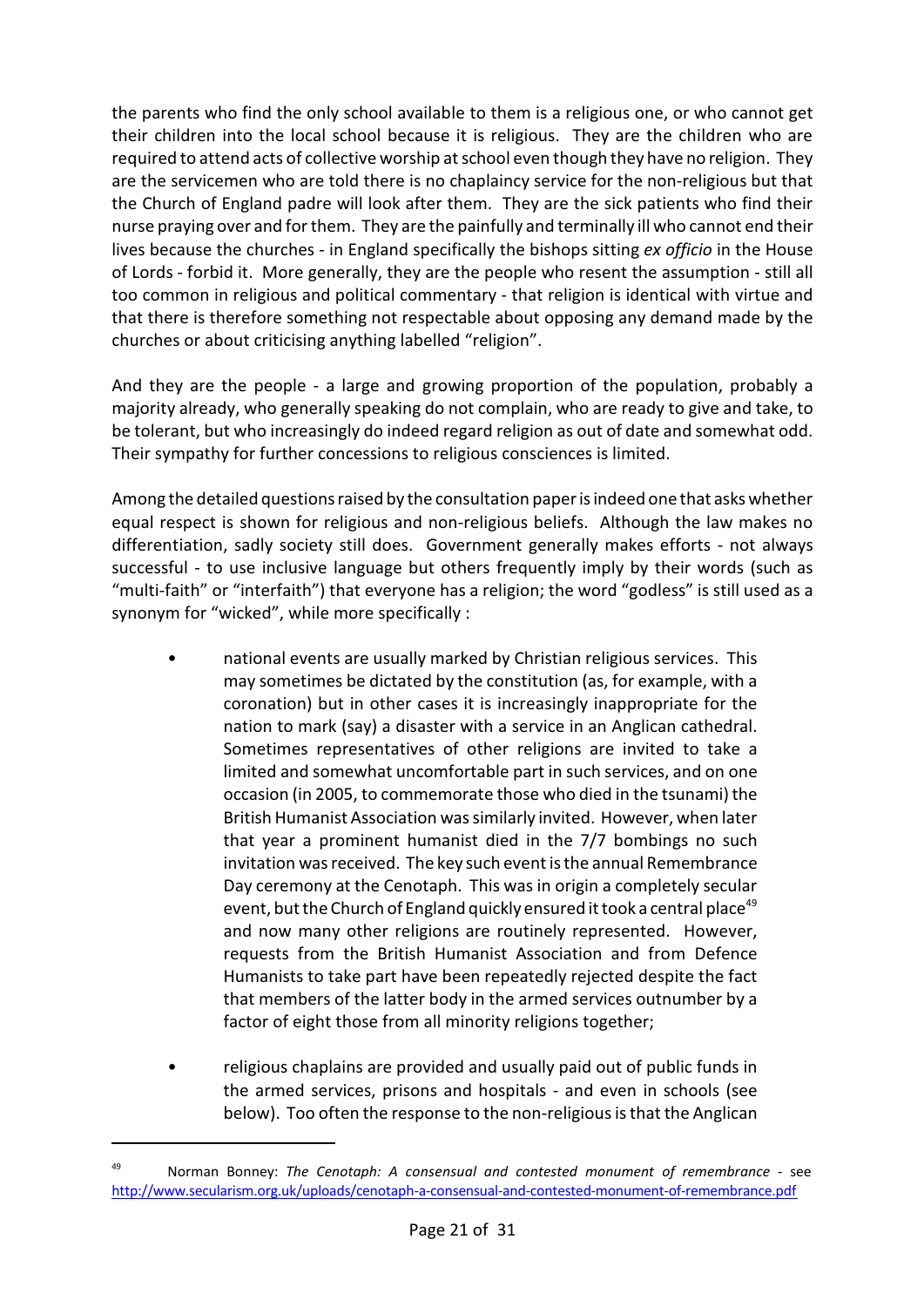chaplain can provide a service if required;

- all schools continue to be required by law to conduct daily collective worship - even those that have no religious character have to organise worship "wholly or mainly of a broadly Christian character", while nonreligious parents in many areas continue to be served only by religious schools, especially at the sensitive primary level (on this see further below);
- non-religious teachers find themselves ineligible for senior posts in onethird of schools because these have a religious character - and indeed for any posts at all in those voluntary aided schools and academies that make use ofthe exemptions in the School Standards and Framework Act 1998 that allow religious tests for all posts - even non-teaching posts;
- the BBC refuses to provide any programming about humanism while providing on radio 4 alone over three hours a week of broadcasting from Christians about Christianity addressed to Christians. In particular it insists on keeping *Thought for the Day* as an exclusively religious slot, mainly Christian but open to speakers from minority religious groups who in total represent no more than 8.4 percent of the population. The clear implication, both false and insulting, is that the ancient and flourishing tradition of non-religious philosophy, morality and literature can provide no valuable thoughts at all.

These examples do not include the twenty-six *ex officio* seats in Parliament for bishops nor the continuing enforcement of laws based on Christian doctrine such as the ban on assisted suicide inherited from more religious times, let alone the intractable constitutional issues of establishment of the Church of England.

/. . . Education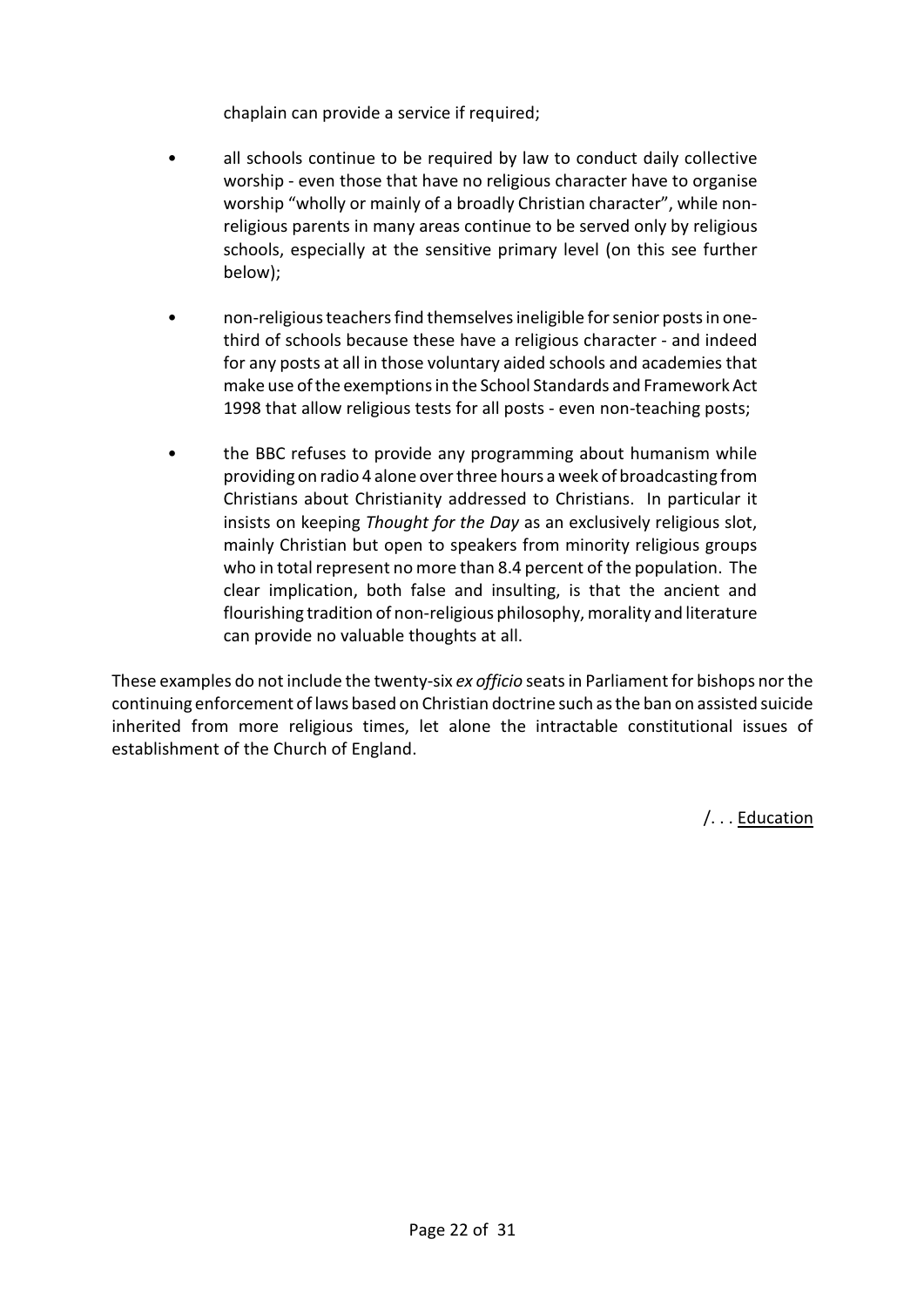# Education

The European Humanist Federation has an admirable general policy on education:

#### *General principles*

- *Education should fit the individual for life as a full participant in society, and teach self-respect and respect for the dignity of others.*
- *Education should promote intellectual honesty. Itshould foster a love of learning and an appreciation of the supremacy of reason and the scientific method in the search.*
- *Education for citizenship should be based on a framework of human rights and responsibilities and should impartthe knowledge, cultivate the understanding, and foster the critical skills essential for individual engagement with society and politics.*
- *It should fit children and young people for life in a democratic society underpinned by empathy, human rights and the rule of law.*

### *Lifestance education*

- *Education should ensure that children are informed about a range of religious and nonreligious lifestances and have autonomy in their choice of their own lifestance.*
- *The school should bring an academic discipline to bear in presenting the beliefs, practices and values of different lifestances as well as assisting pupils to develop their own responses to them.*
- *Publicly funded schools should not promote one particular religious or non-religious lifestance as the only correct one but teach about the various lifestances (including Humanism) factually and in an objective way. Where parents or young people are offered an option of education into a particular lifestance, Humanism must be one option alongside the religions.*
- *Educationdirectedatfostering inter-cultural understanding thatincludes religious viewpoints should also include Humanism as a non-religious lifestance and include the perspectives and culture of non-religious people.*

My comments on education are consistent with this policy, save that I reject the legitimacy of an option within the publicly funded school system of "education into a particular lifestance".

Religion and belief impinge on education in three ways, which I shall address in turn:

- the funding of the churches or other religious sponsors to provide roughly one-third of state schools;
- religious education in all schools;
- daily collective worship required by laweven in community schools and others without a religious designation.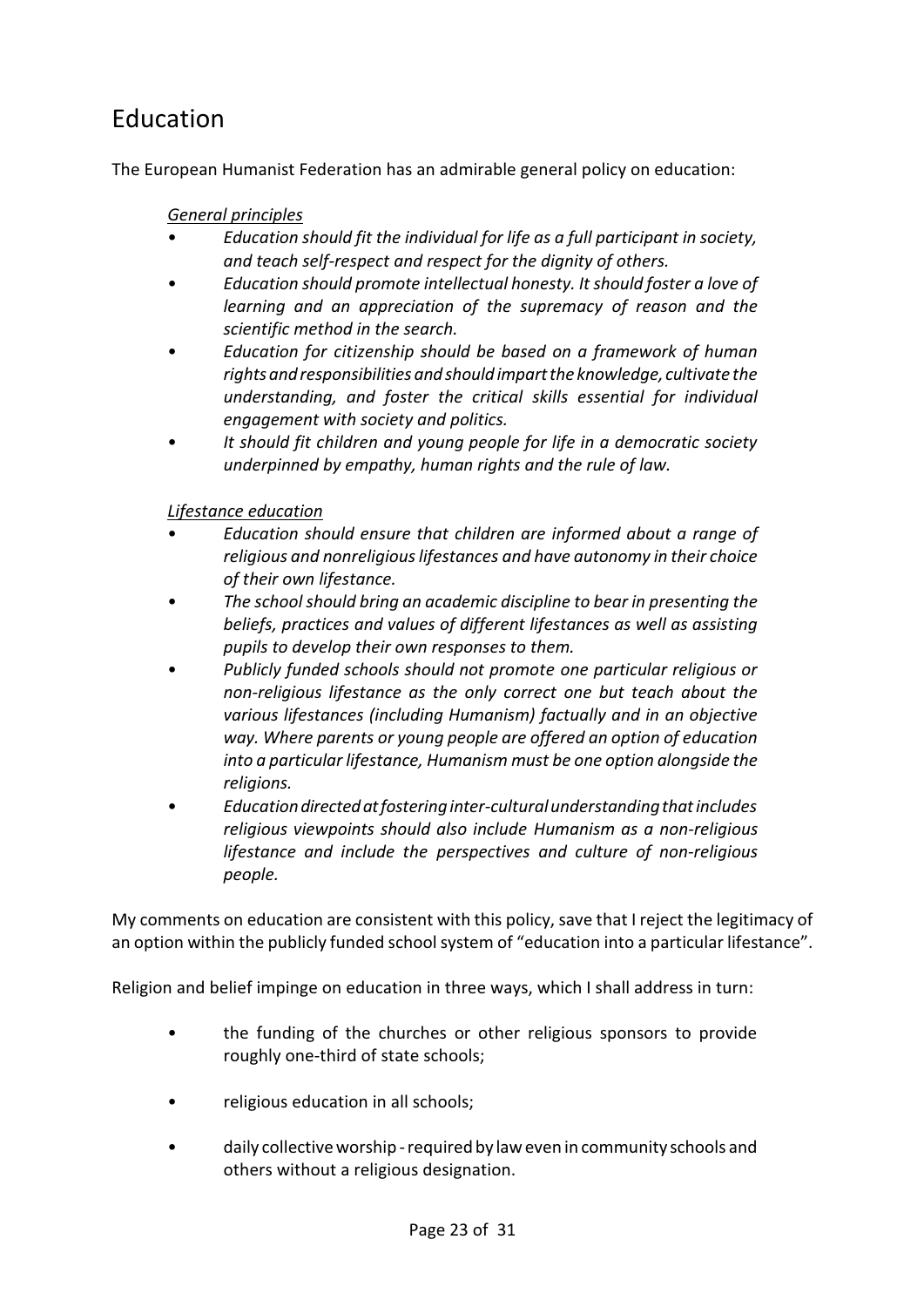#### **Religious schools**

There is a strong tendency to see religious schools through rose-tinted spectacles. This is quite unjustified, both in terms of history and present effect. In the nineteenth century and to a more limited degree in the first half of the twentieth education was held back in England and Wales by sectarian battles between the Anglican church and the Nonconformists, the former in particular being intransigently opposed to the non-denominational religious instruction favoured by the Free Churches and to any conscience clause for non-Anglican parents of children at Church of England schools, the only ones available in many areas. Any move by Parliament to improve the school system or indeed to set up schools not controlled by the churches was subject to hostile scrutiny in case it gave an advantage to their sectarian rivals. This is the verdict given by two experts, themselves broadly sympathetic to religious schools: Marjorie Cruickshank in her 1964 history of church schools said: "Attempts to secure State intervention were baulked for many years by religious antagonisms"<sup>50</sup> while Brian Gates has written "Arguably, it was the tussling between [the Anglican and Nonconformist school societies] that delayed the introduction of a fully comprehensive school system funded by public taxation."<sup>51</sup>

The 1944 Act, carefully negotiated by Rab Butler, brought a period of peace but at the price of public funding of religious schools that has now in effect reached 100% of their costs. Sadly, competition has returned in a new, 21st century form as many non-Christian religions as well as the Roman Catholic Church, Church of England and various evangelical and fundamentalist groups seek to open or take over schools so as to propagate their own beliefs at public expense.

The Church of England in particular is explicit about this: the Chadwick report of 2012 spoke of its schools "standing at the centre of the Church's mission to the nation" and providing "a life-enhancing encounter with the Christian faith and the person of Jesus Christ"<sup>52</sup> and it sees its schools as a key way to reach not only the pupils but also their parents. Indeed it boasts that its schools are not faith schools but church schools, by which it means that most of its schools admit all-comers rather than being aimed only at those of the relevant faith like most other religious schools in the system. Back in 2001 the Dearing report<sup>53</sup> adopted the mantra that the role of the Church's schools was to "Nourish those of the faith; Encourage those of other faiths; Challenge those who have no faith" - an intensely objectionable aim for those nonfaith parents - and children - with their own, settled non-religious beliefs, such as Humanism.

Itis therefore open to stronger criticism for evangelising than those religions whose schools are principally for the children of their own members: it is seeking - to a large extent at public

<sup>50</sup> Marjorie Cruickshank: *Church and State in English Education - 1870 to the Present Day* (London: Macmillan, 1964)

<sup>51</sup> Brian Gates in *Faith Schools - Consensus or Conflict?* ed. Gardner, Cairns, Lawton (London, RoutledgeFalmer, 2005)

<sup>52</sup> Chadwick *et al*: *The Church School of the Future Review* (Church of England Archbishops' Council, March 2012), paras. 1.6-1.8 – see [https://www.churchofengland.org/media/1418393/the%20church%20](https://www.churchofengland.org/media/1418393/the%20church%20school%20of%20the%20future%20review%20-%20march%202012%5B1%5D.pdf) [school%20of%20the%20future%20review%20-%20march%202012%5B1%5D.pdf](https://www.churchofengland.org/media/1418393/the%20church%20school%20of%20the%20future%20review%20-%20march%202012%5B1%5D.pdf) 

<sup>53</sup> *The Way Ahead - Church of England schools in the new millennium* (London: Church House Publishing, 2001) - see [http://www.churchofengland .org/media/1118777/way%20ahead%20-%20whole.pdf](http://www.churchofengland.org/media/1118777/way%20ahead%20-%20whole.pdf)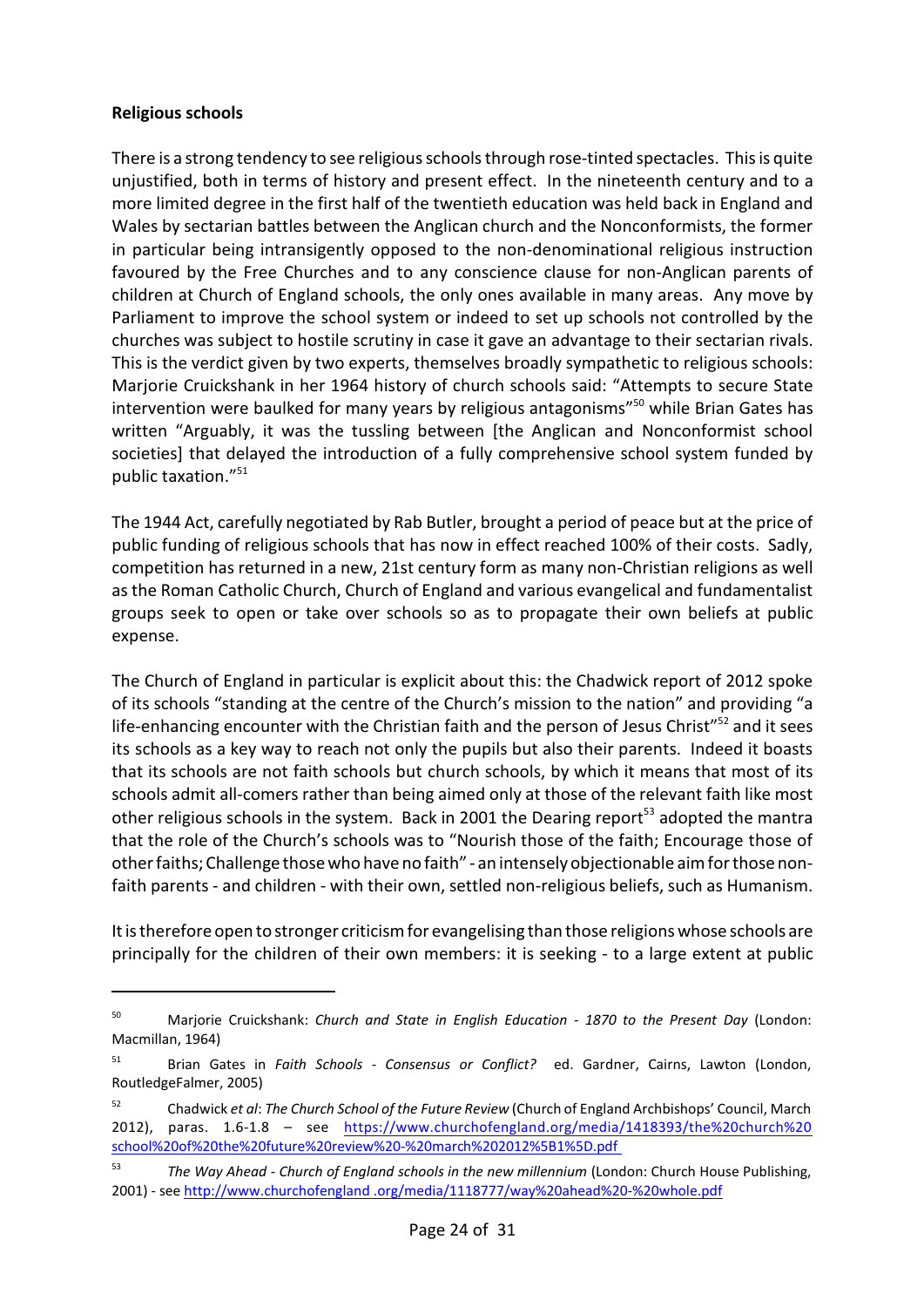expense - to preach to and if possible convert non-Christians - and indeed, non-Anglican Christians - as the best way of filling its pews with (for example) parents anxious to qualify their children for places at oversubscribed schools. Similarly it is increasingly employing full-time chaplains in its schools, almost all of whom are directly funded from the school's budget, that is from public funds.<sup>54</sup>

It is almost equally objectionable that the power of the state should be lent to the families and faiths of children already being brought up in a religion, denying them the wider perspective of an educational approach to religion and belief. The objection to such a wider perspective is demonstrated by the outraged protests from Christian, Jewish and Muslim religious schools atthe recently revised Independent School Standards for requiring thatthey "actively promote ... mutual respect and tolerance of those with different faiths and beliefs".<sup>55</sup>

None of this is to question the right of parents to bring up their children in their own religion or belief, as guaranteed by Article 2 of the first protocol to the European Convention on Human Rights<sup>56</sup>, but that right does not entail any requirement on the state to help them do so. Parents should, in other words, be entitled, with the assistance if they wish of the churches or other religious institutions, to exercise their right to bring up their children within a particular religious or other tradition (the ECHR protocol is, if nothing else, a valuable defence against an overpowerful state) but they should *not* have the assistance of the public education system in doing it for them.<sup>57</sup> (It is notable that the widely condemned "extreme" religious character

<sup>&</sup>lt;sup>54</sup> A recent report from the Church records that 58 schools of 72 surveyed had a designated chaplain (26 were full-time, 23 part-time, 8 volunteers) or else a chaplaincy team - see *The Public Face of God - Chaplaincy in Anglican Secondary Schools and Academies in England and Wales* (Archbishops'Council EducationDivision, 2014) [https://www.churchofengland.org/ media/1989177/nschaplaincyreport.pdf](https://www.churchofengland.org/media/1989177/nschaplaincyreport.pdf)

<sup>55</sup> Fortheregulations,see [http://www.legislation.gov.uk/uksi/2014/2374/pdfs/uksi\\_20142374\\_en.pdf.](http://www.legislation.gov.uk/uksi/2014/2374/pdfs/uksi_20142374_en.pdf) For protestssee *The Independent*, 25 October 2014 ("Christian school claimsit faces closure for failing to invite imams to assembly in line with new government policy promoting 'British values'") and the Jewish Chronicle, 23 October 2014 ("Faith schools' battle over British values").

<sup>&</sup>lt;sup>56</sup> This says in part: "No person shall be denied the right to education. In the exercise of any functions which it assumes in relation to education and to teaching, the State shall respect the right of parents to ensure such education and teaching in conformity with their own religious and philosophical convictions." Amnesty International UK, in *Amnesty* (September – October 2000), stated: "This article guarantees people the right to accessto existing educational institutions; it does not require the government to establish or fund a particular type of education. The requirement to respect parents' convictionsisintended to prevent indoctrination by the state. However schools can teach about religion and philosophy if they do so in an objective, critical, and pluralistic manner."

<sup>&</sup>lt;sup>57</sup> That said, the state has a duty to ensure that even private or home schooling reaches a minimum standard of efficiency in equipping young people to live independently in society - especially if they later leave the closed communities that often insist on running such schools. This duty is not always fulfilled, as witness the report of a recent meeting of the All Party Parliamentary Humanist Group - see [https://humanism](https://humanism.org.uk/2014/10/23/parliamentary-humanist-group-hears-trojan-horse-whistleblowers/) [.org.uk/2014/10/23/parliamentary-humanist-group-hears-trojan-horse-whistleblowers/](https://humanism.org.uk/2014/10/23/parliamentary-humanist-group-hears-trojan-horse-whistleblowers/) - where a former pupil at an unregistered Charedi school in Stamford Hill in Hackney outlined how he grew up speaking almost no English, receiving just thirty minutes of a 'normal' curriculum each day asthe rest of the day was spent studying religious texts. He described the difficulty people had in leaving the community as they are trapped by their lack of education or even ability to speak English and feel unable to survive in the wider world. He said there were large numbers of Charedi (Hasidic) religious schools in Hackney that are not registered with the Department for Education despite the legal requirement to do so. Their pupils are denied the basic quality of education, health and safety, and protection against corporal punishment to which all pupils in all English schools are entitled. He said the Charedi schools started failing Ofsted inspections around 2007, but then Ofsted began hiring Charedi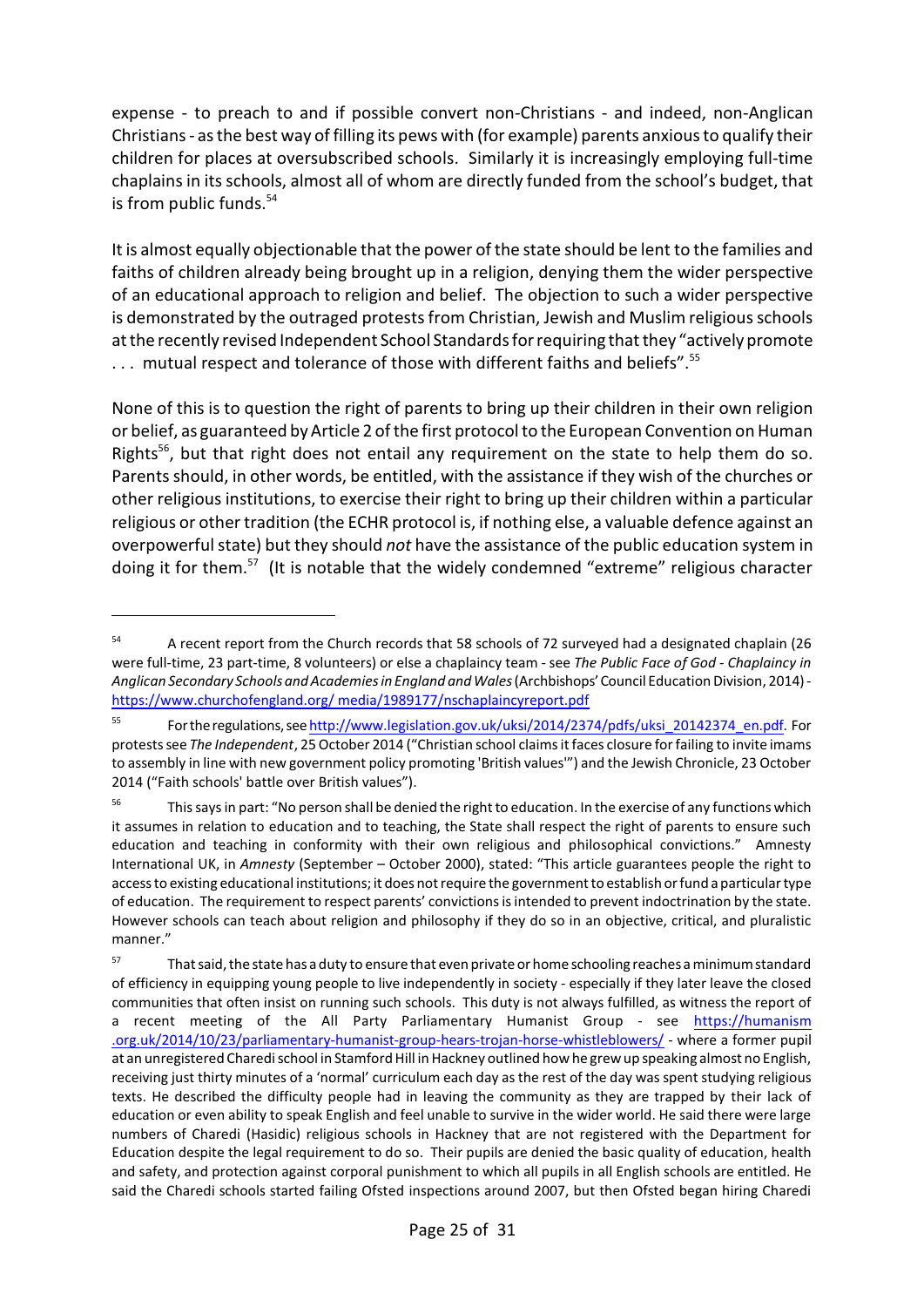imposed on the so-called "Trojan horse" schools in Birmingham would have been completely unexceptional if the schools had been faith schools.) Rather, the public education system should not promote any religion or belief but should adopt an educational approach so that children are notleftin ignorance ofthe variety of beliefs they will encounter as adults in society and of the fact that their own beliefs are not shared by others.

There is besides a legal principle that the law cannot rule on the validity of religious claims<sup>58</sup>, meaning that government is in difficulties if it wishes to discriminate between religions for which it is willing to support schools and those it rejects. Once, then, it pays for Christian schools it is more or less obliged to pay for those of any other religion that has the capacity to set them up and run them. The Government is already paying for the Maharishi School of the Age of Enlightenment (transcendental meditation) and for schools run by the Steiner movement (which endorses homeopathy and opposes inoculation). They would have great difficulty in law defending a decision not to support schools run by, for example, the Church of Scientology or the Unification Church ("Moonies").

Yet it has been the policy of all recent governments to expand the number of schools in the state system run by religious bodies whose fundamental rationale can only be to ensure that children join or remain within their religion. That rationale runs contrary to the human-rightsbased principles - principles that should hold sway in an open secular and democratic society of respecting the autonomy of children in the education system, giving them the knowledge and skills to handle questions of religion and belief, and allowing them to make up their own minds. Government policy instead appears to be based on using its power over children's education to lend support to one or another religion - or many, giving each, in some perversion of democracy, a "fair share" of schools where they can try their hands at bringing children into their belief. But for the state to promote any particular religion or belief in schools is to infringe the autonomy of children and young people, making it difficult for them to come to their own conclusions on these "ultimate questions", which is almost certainly contrary to Article 14 of the Convention on the Rights of the Child.<sup>59</sup>

This is not only hostile to the whole concept of a free, liberal and secular society, it is also contrary to the best interests of the child and of society. The proper aim of a public education system, paid for by us all, is to equip children with the knowledge and skills they need to

inspectors and the schools' resultsimproved. This problemhas existed for years, withOfsted, Hackney Council and the DfE passing the buck between them for fear of accusations of anti-Semitism. The Department for Education's register of independent schools shows over 300 boys in Jewish independent schools in Hackney at ages from 3 to 10 but only 24, 13 and either one or two at ages 13 and 14 and 15; girls at those agestotal 206, 211 and 177. The boys decidedly do not move to maintained schools!

<sup>&</sup>lt;sup>58</sup> "In principle, the right to freedom of religion as understood in the Convention rules out any appreciation by the state of the legitimacy of religious beliefs or of the manner in which these are expressed" – *Metropolitan Church of Bessarabia v Moldova* (2002) 35 EHRR 306, 335, para 117. - see [http://hudoc.echr.](http://hudoc.echr.coe.int/sites/eng/pages/search.aspx?i=001-59985) [coe.int/sites/eng/pages/search.aspx?i=001-59985](http://hudoc.echr.coe.int/sites/eng/pages/search.aspx?i=001-59985)

<sup>59</sup> Article 14 says: "1. States Parties shall respect the right of the child to freedom of thought, conscience and religion. 2. States Parties shall respect the rights and duties of the parents and, when applicable, legal guardians, to provide direction to the child in the exercise of his or he right in a manner consistent with the evolving capacities of the child. 3. Freedom to manifest one's religion or beliefs may be subject only to such limitations as are prescribed by law and are necessary to protect public safety, order, health or morals, or the fundamental rights and freedoms of others."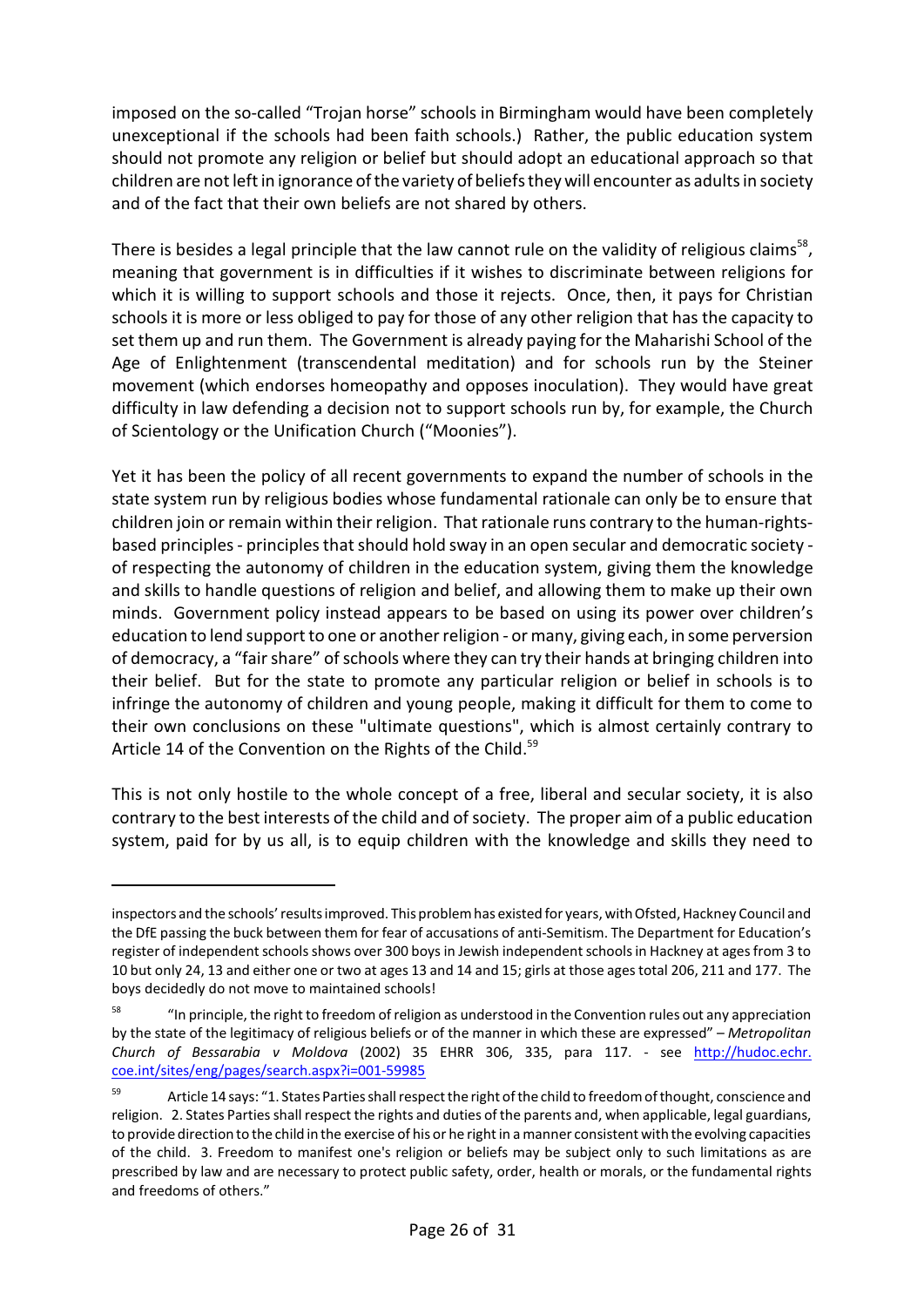function as citizens in an open society, to relate harmoniously and productively with their fellow citizens and to lead lives that they find fulfilling. To this end it needs to foster the autonomy of the individual child, on the basis that the ability to think independently for oneself is an essential condition for adult life as a responsible citizen.

These arguments of principle against state funding of religious schools are backed up by the fact that such schools are

- religiously divisive by their very natures
- socially divisive through admissions policies open to exploitation by the better off
- ethnically divisive by the demographics of religious belief
- no more successful academically than is completely explicable by their admissions policies; and
- not supported by public opinion.<sup>60</sup>

I leave it to others to provide you with the ample research evidence supporting these claims.

### **Religious education**

In 1944 part of the deal that Rab Butler cut with the churches was that religious instruction and daily collective worship *(see below)*should be mandatory in all schools, including the new nonreligious county schools (now community schools). At that time society was far more uniformly Christian, butthe arrangements, controversial from the start, were increasingly criticised in the 1970s and 1980s when the British Humanist Association led the move towards religious education that was objective, fair and balanced.<sup>61</sup> Each of those three adjectives carries its own weight: teaching should be *objective* in the sense that it is educational rather than persuasive, *fair* in the sense that there is no bias in the selection of information about each belief; and *balanced* in the sense that the course as a whole needs to give a balanced and proportionate picture of the whole field of religion and belief.

This approach has become the majority view, endorsed by leaders in the world of religious education including the Religious Education Council<sup>62</sup>, and broadly supported by documents including the 2004 non-statutory national framework for religious education published by the Department for Education and Skills.<sup>63</sup> Something on these lines is in fact emerging as a European consensus, endorsed by the European Court of Human Rights in leading cases such

<sup>&</sup>lt;sup>60</sup> A poll in June 2013 of over 4,000 people conducted for the Westminster Faith Debates by YouGov found that only one in three (32%) approved of state funding for faith schools; 45% disapproved, and the rest did not know - see [http://d25d2506sfb94s.cloudfront.net/cumulus\\_uploads/document/4vs1srt1h1/YG-](http://d25d2506sfb94s.cloudfront.net/cumulus_uploads/document/4vs1srt1h1/YG-Archive-University-of-Lancaster-Faith-Matters-Debate-full-results-180613-website.pdf)[Archive-University-of-Lancaster-Faith-Matters-Debate-full-results-180613-website.pdf](http://d25d2506sfb94s.cloudfront.net/cumulus_uploads/document/4vs1srt1h1/YG-Archive-University-of-Lancaster-Faith-Matters-Debate-full-results-180613-website.pdf)

<sup>61</sup> See *Objective, Fair and Balanced - a new law forreligion in education* (BritishHumanist Association, 1975)

<sup>62</sup> Religious Education Council of England and Wales: *Review of Religious Education in England* (October 2013) - see [http://resubjectreview.recouncil.org.uk/media/file/RE\\_Review.pdf](http://resubjectreview.recouncil.org.uk/media/file/RE_Review.pdf)

<sup>63</sup> See [http://webarchive.nationalarchives.gov.uk/20090903160937/http:/qca.org.uk/libraryAssets/](http://webarchive.nationalarchives.gov.uk/20090903160937/http:/qca.org.uk/libraryAssets/media/9817_re_national_framework_04.pdf) [media/9817\\_re\\_national\\_framework\\_04.pdf](http://webarchive.nationalarchives.gov.uk/20090903160937/http:/qca.org.uk/libraryAssets/media/9817_re_national_framework_04.pdf)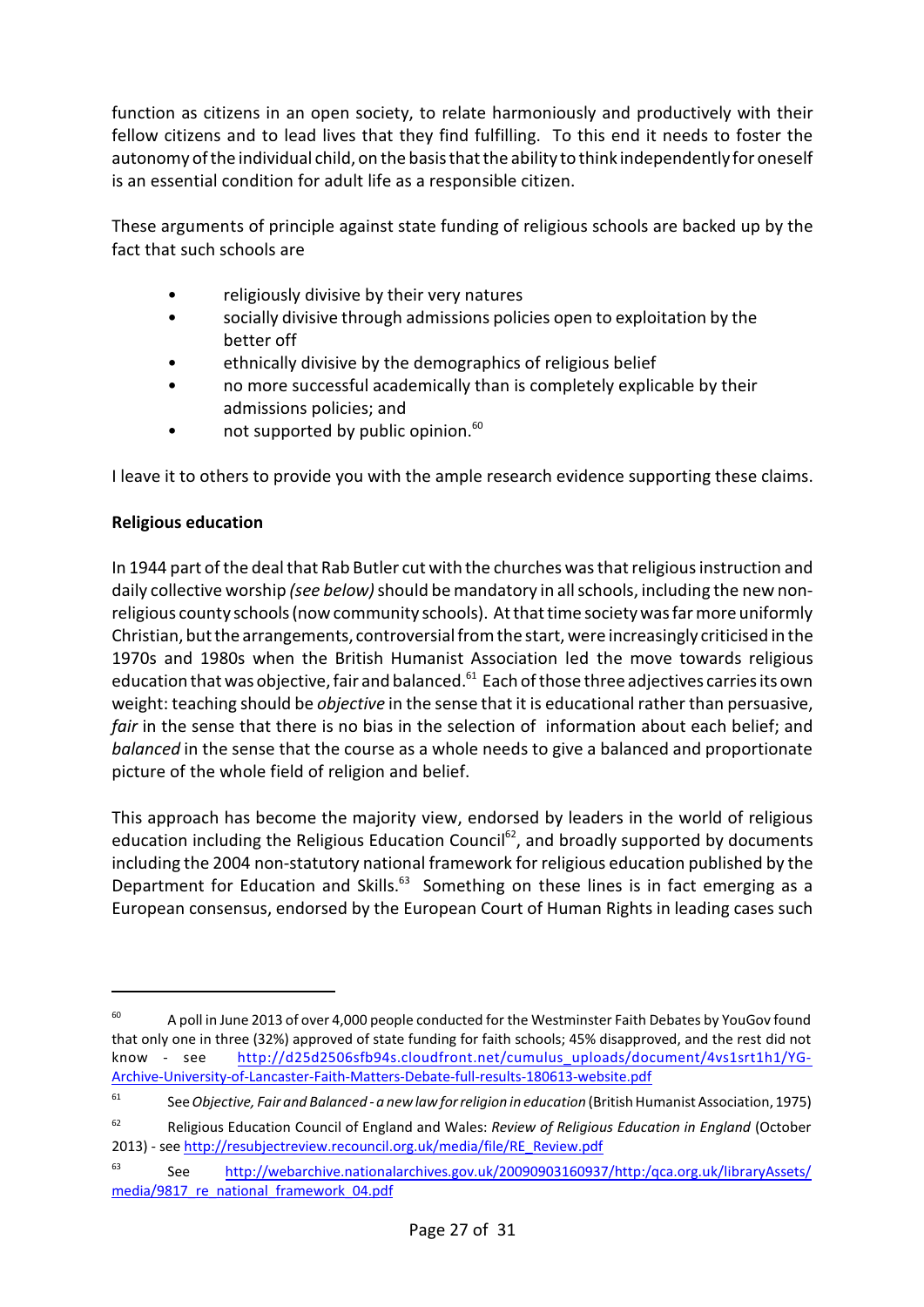as *Kjeldsen & others v Denmark<sup>64</sup> and Folgerø and others v Norway<sup>65</sup>. It is also the approach* endorsed by human rights bodies such as the Council of Europe and the OSCE - see in particular:

(a) the OSCE's *Toledo Guiding Principles on Teaching about Religion and Beliefs in Public Schools*(OSCE, 2007: ISBN 83-60190-48-8)17, which were prepared by a panel of experts oneducation and human rights, especially freedom ofreligion or belief; 66

(b) the Council of Europe publication *Religious diversity and intercultural education: a reference book for schools* (Council of Europe, 2007: ISBN 978-92-  $871-6223-6$ :<sup>67</sup>

(c) the Council of Europe recommendation CM/Rec(2008)12 to member states on the dimension of religions and non-religious convictions within intercultural education, adopted by the Committee of Ministers on 10 December 2008;<sup>68</sup>

(d) the Council of Europe publication *Signposts - Policy and practice for teaching aboutreligions and non-religious world views in intercultural education* (Council of Europe, August 2014: ISBN 978-92-871-7914-2)<sup>69</sup>, in which a full chapter is devoted to "Non-religious convictions and world views".

These documents all call for an educational rather than a confessional approach and for treating non-religious beliefs equally with religions. This is indeed necessary for the approach to be educational, since the full range of lifestances about which the subject has to deal must, if it is not to be partial and biassed, encompass non-religious as well as religious beliefs.

It is deplorable, therefore, that the Government in its current consultation on the GCSE and Alevel syllabuses for religious education pays at best lip service to the principle of equal treatment of religious and non-religious beliefs by limiting study to two religions from a list of seven, omitting and marginalising non-religious beliefs.

<sup>64</sup> *Kjeldsen, Busk Madsen and Pedersen v Denmark* (1976) 1 EHRR 711 where the Court held that the state "must take care that information or knowledge included in this curriculumis conveyed in an objective, critical and pluralistic manner. The State is forbidden to pursue an aim of indoctrination that might be considered as not respecting parents' religious and philosophical convictions." - see [http://www.bailii.org/](http://www.bailii.org/eu/cases/ECHR/1976/6.html) [eu/cases/ECHR/1976/6.html](http://www.bailii.org/eu/cases/ECHR/1976/6.html)

<sup>65</sup> *Folgerø and Others v. Norway* - 15472/02 [2007] ECHR 546, where the Court laid down that ". . .Article 2 of Protocol No. 1 implies . . . that the State, in fulfilling the functions assumed by it in regard to education and teaching, must take care that information or knowledge included in the curriculum is conveyed in an objective, critical and pluralistic manner. The State isforbidden to pursue an aim of indoctrination that might be considered as not respecting parents' religious and philosophical convictions. That is the limit that must not be exceeded." see <http://www.bailii.org/eu/cases/ECHR/2011/2189.html>

<sup>66</sup> See <http://www.osce.org/odihr/29154>

<sup>67</sup> See [https://book.coe.int/eur/en/human-rights-education-intercultural-education/3691-religious](https://book.coe.int/eur/en/human-rights-education-intercultural-education/3691-religious-diversity-and-intercultural-education-a-reference-book-for-schools.html)[diversity-and-intercultural-education-a-reference-book-for-schools.html](https://book.coe.int/eur/en/human-rights-education-intercultural-education/3691-religious-diversity-and-intercultural-education-a-reference-book-for-schools.html)

<sup>68</sup> See <https://wcd.coe.int/ViewDoc.jsp?id=1386911&Site=CM>

<sup>69</sup> See [https://book.coe.int/eur/en/human-rights-education-intercultural-education/6101-signposts](https://book.coe.int/eur/en/human-rights-education-intercultural-education/6101-signposts-policy-and-practice-for-teaching-about-religions-and-non-religious-world-views-in-intercultural-education.html)[policy-and-practice-for-teaching-about-religions-and-non-religious-world-views-in-intercultural-education.html](https://book.coe.int/eur/en/human-rights-education-intercultural-education/6101-signposts-policy-and-practice-for-teaching-about-religions-and-non-religious-world-views-in-intercultural-education.html)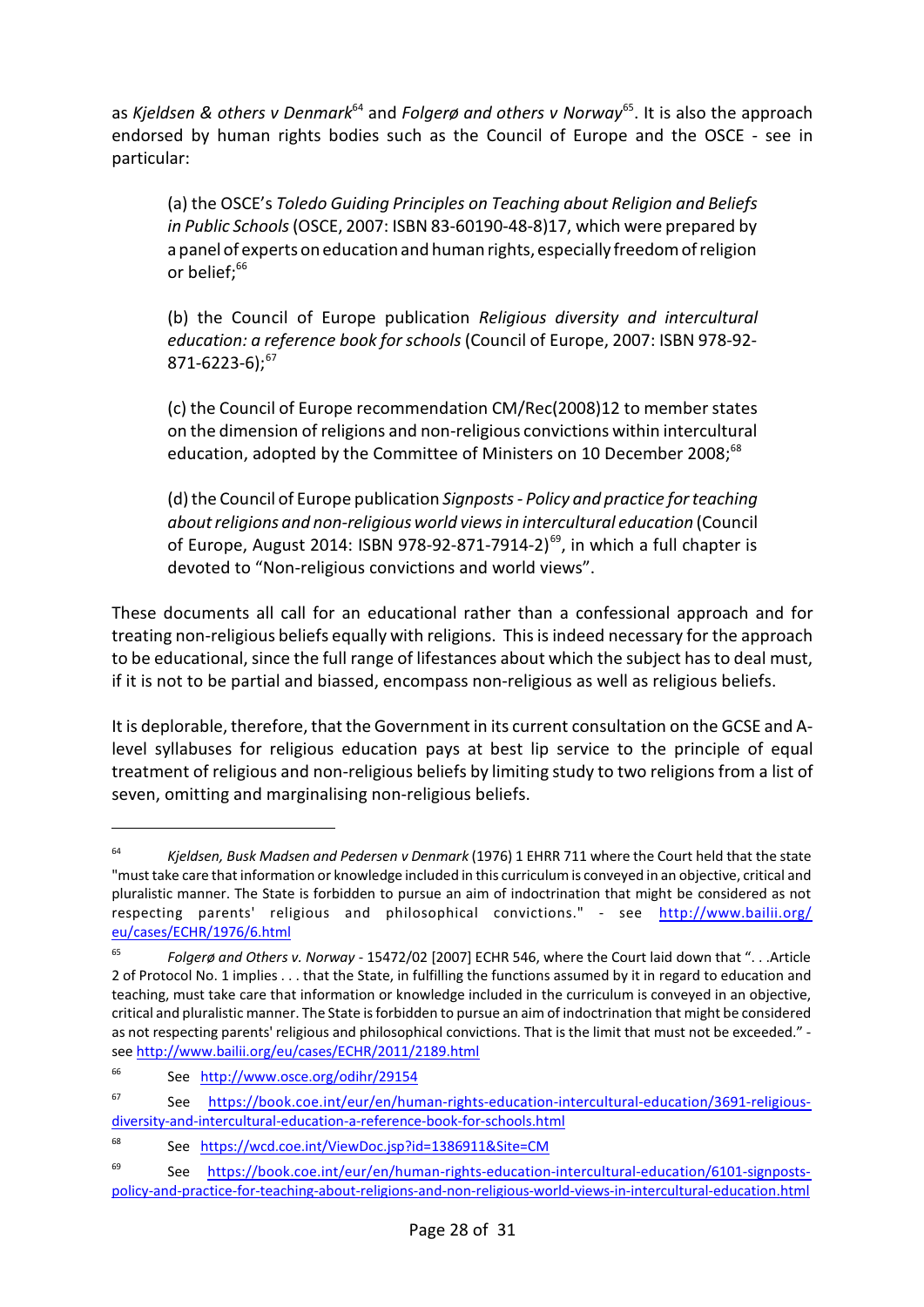#### In fact, given factors such as

(a) the personal unimportance of religion for most people today, despite:

(b) the very high importance a small minority of people attach to it; and

(c) the need to ensure cohesion in our multi-belief and multi-cultural communities, and

(d) the problems associated with Islamistrhetoric and extremism both at home and abroad,

it is distinctly arguable that even the sort of reform to religious education envisaged in the Religious Education Council's recent review is no longer sufficient. Noone starting from scratch would propose religious education that was largely confined to sympathetic accounts of the six main world religions, broadly in their own terms, even with the addition of a similar account of Humanism. It is understandable that religious leaders should deplore the lack of "religious literacy" in today's society, and there is nothing objectionable about trying to teach children an understanding of religious concepts and language - save that the increasing irrelevance of that knowledge except for experts means that the exercise is almost certainly futile. Justso in pre-literate times it was useful knowledge that a figure with a lion must be St Mark and one with an ox St Luke, but irrelevance has rendered what was once common knowledge the preserve of specialists.

What is needed is a broader and more critical introduction to the history and current state of mankind's attempts to make sense of life and the universe, together with education in how to think about such matters and handle the concepts involved and apply them to moral problems. That this can be done even at an early age and that it also leads to better performance by children in other subjects has been demonstrated by the success of Philosophy for Children<sup>70</sup>. Such a course would naturally include religion but would not treat it as a specialist subject without context or history but place it in the framework of world history, the history of ideas and the development of modern society and contemporary thought on philosophical and moral questions. Nor would it treat religions with kid gloves but would include, along with their beliefs and teachings, at least some reference to their origin and evolution, the location of power within them and their impact in different parts of the world.

#### **Collective worship**

Another regrettable innovation in the 1944 Act, again doubtless necessary at the time in order to win the cooperation ofthe churches, was the legal requirementthat every school day should start with an act of non-denominational collective worship, assumed in those days necessarily to be Christian. This law was being widely ignored already in 1988 when it was renewed and reinforced for non-religious ("county") schools by section 7 ofthe Education Reform Act- which enacted the formula that worship should be "wholly or mainly of a broadly Christian character". More than one attempt has been made to reform the law in favour of school assemblies of an inspirational kind that are notrooted in a religion but may draw on religious material. All have failed.

 $70$  See for example<http://www.sapere.org.uk/Default.aspx?tabid=81>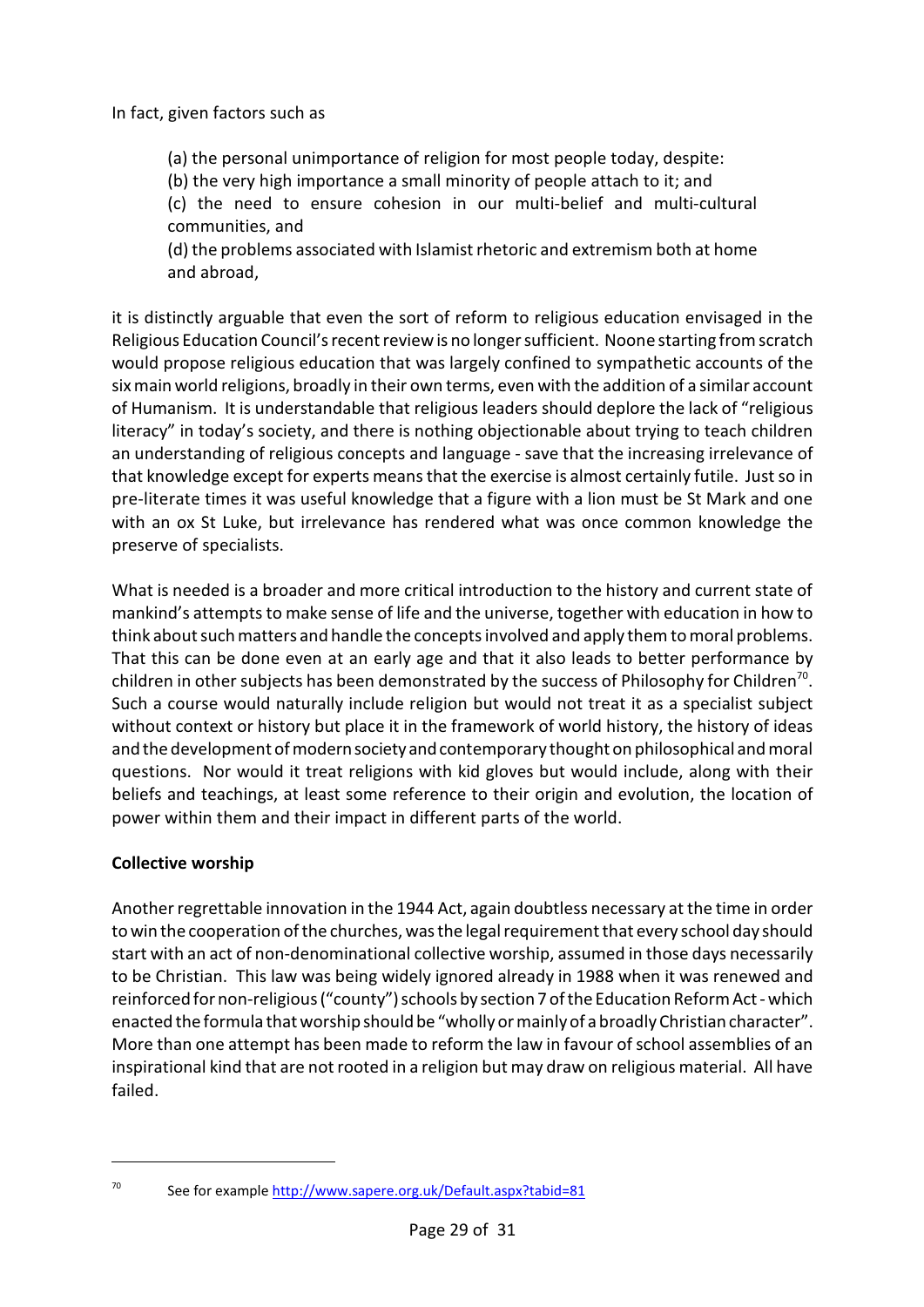Even so the legal requirementis again being ignored by some schools because its pretence that the school is a worshipping community is patently false (surveys show that two out of three teenagers have no religion<sup>71</sup>) but the law remains a blatant abuse of the state school system, undermining the educational impartiality of the school and its senior staff. It is saved from being a clear abuse of the European Convention on Human Rights only by the provision that parents may withdraw their children from it (and that pupils may themselves withdraw when they reach the sixth form) - a meaningless concession since the only parents willing to risk the damaging effect on their children of being so singled out from their classmates are those with a *dirigiste* religion of their own.

/. . . Conclusion

<sup>71</sup> For example, see *Young People in Britain: The Attitudes and Experiences of 12 to 19 Year Olds* (DfES Research Report RR564, National Centre for Social Research 2004 - ISBN 1 84478 291 3) which showed that in response to the question "Do you regard yourself as belonging to any particular religion?" 65% said None and only 27% Christian, with small percentages for other religions.